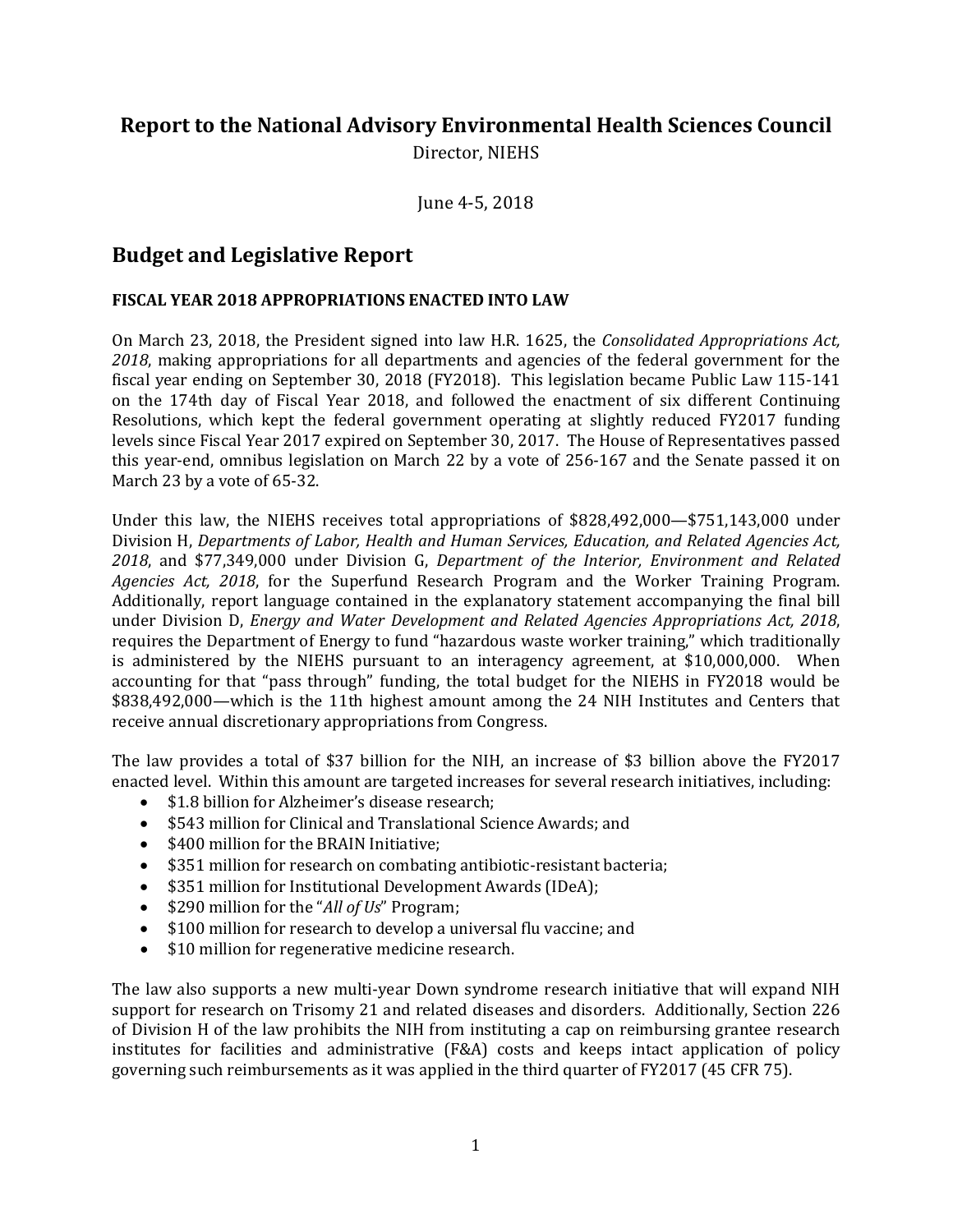### **FISCAL YEAR 2019 APPROPRIATIONS UPDATE**

### *Fiscal Year 2019 President's Budget Request*

On February 12, the President transmitted the FY2019 budget request to Congress. The budget proposes to fund the NIH in FY2019 at \$34.767 billion, and the NIEHS at \$747,166,000— \$693,199,000 through the Departments of Labor, Health and Human Services, Education and Related Agencies Appropriations bill and \$53,967,000 for the Superfund Research Program and Worker Training Program through the Department of the Interior and Environment and Related Agencies Appropriations bill.

### **HHS Budget Hearings with the HHS Secretary**

#### *House LHHS Appropriations Subcommittee Hearing: March 15, 2018*

On March 15, the Secretary of Health and Human Services testified before the House Appropriations Subcommittee on Labor, Health and Human Services, Education, and Related Agencies at a hearing about the FY2019 HHS budget request. Thirteen of the 15 Subcommittee members participated at this hearing. Additionally, the Chairman and Ranking Member of the full House Appropriations Committee participated in this Subcommittee hearing as ex officio Subcommittee members, as did the immediate previous Chairman of the full Committee. Topics addressed by members during the March 15 House Subcommittee hearing included:

- Proposed funding for the overall NIH budget;
- Proposed funding for the National Institute on Minority Health and Health Disparities (NIMHD) budget;
- Proposed transfer of the National Institute for Occupational Safety and Health (NIOSH) from CDC to the NIH;
- Creation of a Federal Public Health Emergency Response Fund;
- Legislation designed to help prevent maternal mortality (H.R. 1318);
- CDC development of new public health surveillance data systems:
- Heritable disorders in newborns and children;
- Opioids research and related public-private sector collaboration;
- National HIV/AIDS strategy;
- Costs of prescription drugs; and
- Prevention of rural hospital closures.

#### *Senate LHHS Appropriations Subcommittee Hearing: May 10, 2018*

On May 10, the Secretary of Health and Human Services testified before the Senate Appropriations Subcommittee on Labor, Health and Human Services, Education and Related Agencies at a hearing about the FY2019 HHS budget request. Seven of the 20 Senators who participated at the May 10 hearing specifically referenced the NIH as part of their general remarks or as part of their questions directed at the Secretary. These Senators addressed the following topics pertinent to the NIH:

- Proposed funding for the overall NIH budget;
- Alzheimer's treatment research;
- Opioids research:
- Health effects associated with e-cigarettes and vaping;
- Proposed transfer of certain HHS components—including NIOSH from CDC and the National Institute on Disability, Independent Living, and Rehabilitation Research (NIDILRR) from the Administration for Community Living (ACL)—to the NIH; and
- Concern about vulnerability of NIH-funded university research to foreign intellectual property theft.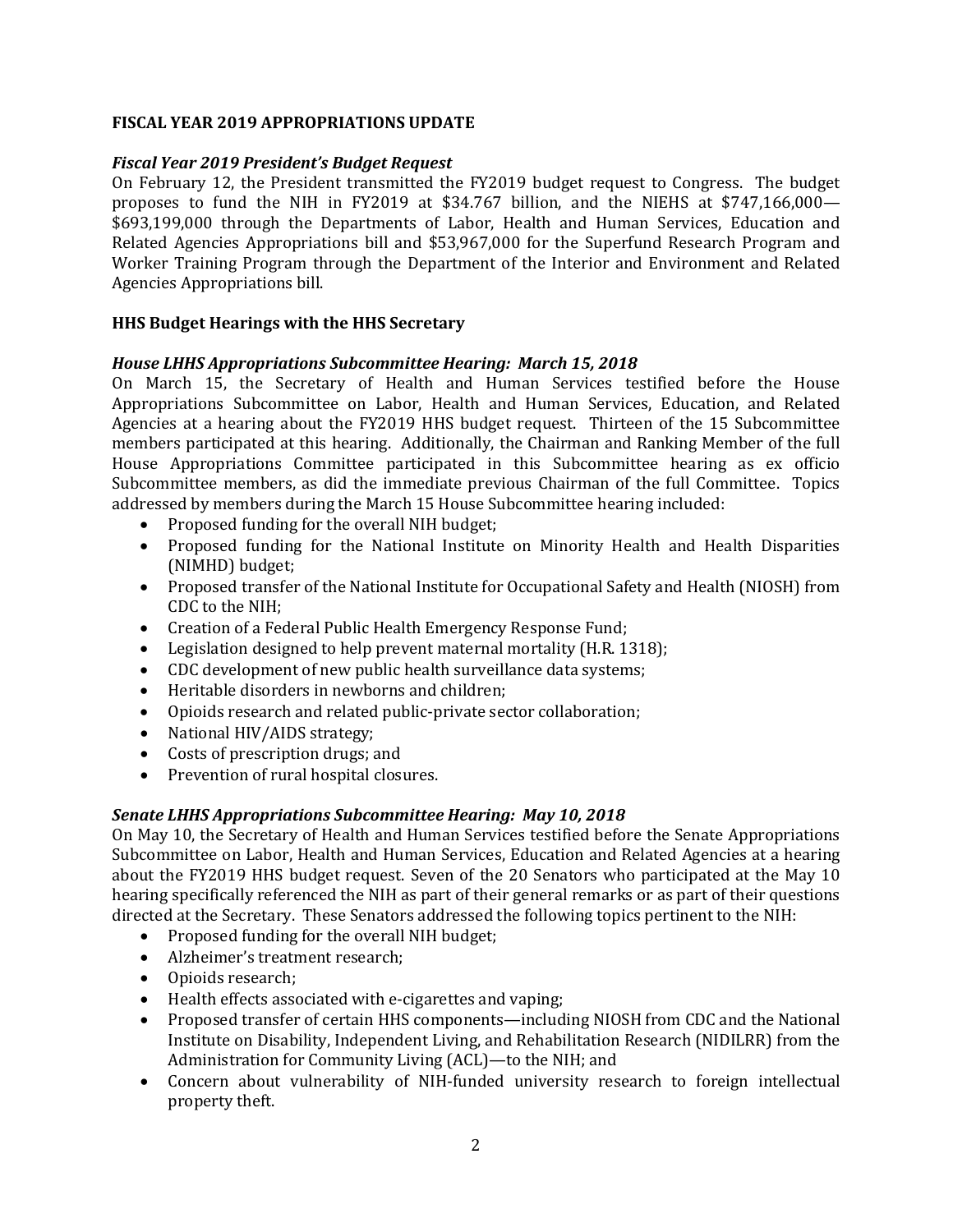### **NIH Budget Hearings with the NIH Director**

#### *House LHHS Appropriations Subcommittee Hearing: April 11, 2018*

On April 11, the House Appropriations Subcommittee on Labor, Health and Human Services, Education, and Related Agencies held its hearing on the FY2019 NIH budget request. The NIH Director testified and was accompanied by four Institute Directors: the NIAID Director; the NICHD Director; the NCI Director; and the NIDA Director. Thirteen of the 15 Subcommittee members participated at this hearing, and addressed the following topics:

- Proposed funding for the overall NIH budget;
- Proposed transfers to the NIH of NIOSH from CDC, the NIDILRR from ACL, and the Energy Employees Occupational Illness Compensation Program (EEOICP) from the Department of Labor;
- Budget proposal to cap the percentage of investigator salary that can be paid with NIH grant funds, and to reduce the dollar limit for salaries paid with NIH grant funds;
- The new trans-NIH research initiative aimed at improving the health and well-being of individuals with Down Syndrome;
- Proposed funding for the NIMHD budget;
- Costs of prescription drugs;
- The Institutional Development Award (IDeA) program;
- NICHD Task Force on Research Specific to Pregnant Women and Lactating Women (PRGLAC);
- NHLBI Framingham Heart Study;
- NIH Helping to End Addiction Long-term (HEAL) Initiative;
- NIH Brain Research through Advancing Innovative Neurotechnologies® (BRAIN) Initiative;
- NIH Cancer Moonshot funding;
- Accelerating Medicines Partnership (AMP); and
- NIH research related to Alzheimer's disease; early detection of cancer; Chronic obstructive pulmonary disease (COPD); Lupus; maternal mortality; medical and recreational marijuana use; Multiple sclerosis (MS); opioids; sickle cell disease (SCD); substance use disorder; Type 1 diabetes; and universal influenza vaccine.

#### *Senate LHHS Appropriations Subcommittee Hearing: May 17, 2018*

On May 17, the Senate Appropriations Subcommittee on Labor, Health and Human Services, Education, and Related Agencies held its hearing on the FY2019 NIH budget request. The NIH Director testified and was accompanied by five Institute Directors: the NCI Director; the NIA Director; the NIAID Director; the NIDA Director; and the NINDS Director. Nine Senators participated at this hearing, and addressed the following topics:

- Public-private partnerships for opioids-related research;
- The NIH Strategic Plan for Data Science;
- NCI's pediatric oncology programs;
- NIH's Pediatric Research Initiative;
- The value of the Fogarty International Center, and risk assessment for the Ebola virus;
- Genome editing technologies and CRISPR;
- Health effects associated with e-cigarettes and vaping;
- The "*All of Us*" Research Program;
- Research relating to Alzheimer's disease; cancer; health effects on adolescents of social media and digital screen exposure; neonatal abstinence syndrome; opioids and nonaddictive pain treatment; universal influenza vaccine; and the Zika virus.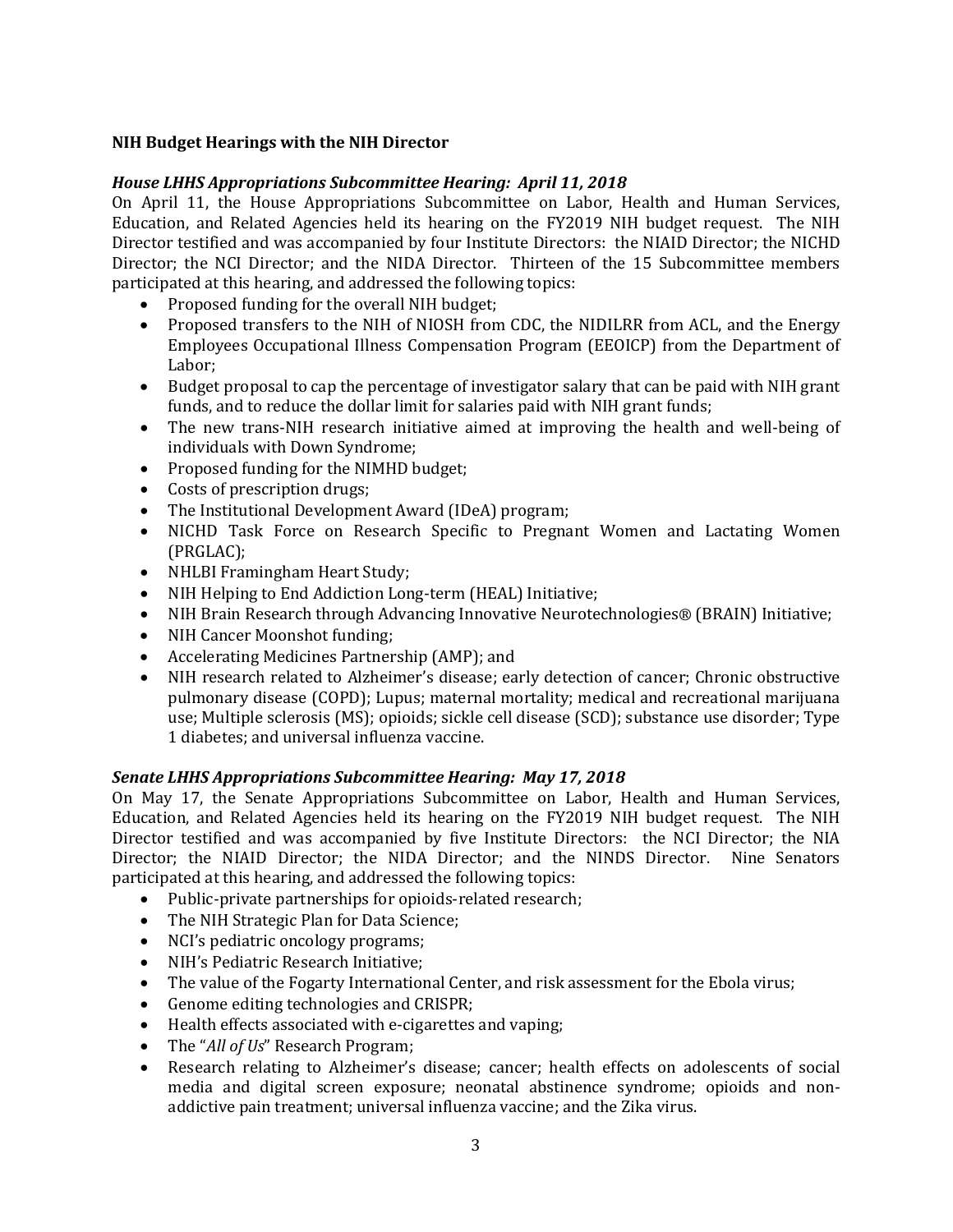#### **Advancement of Fiscal Year 2019 Appropriations Bills**

*Interior and Environment Appropriations Bill: Funding for NIEHS Superfund-related activities*  On Tuesday, May 15, the House Appropriations Subcommittee on Interior, Environment and Related Agencies marked up and reported out its version of the FY2019 Interior and Environment Appropriations bill that funds the Department of the Interior, EPA, and other select agencies including the Indian Health Service (IHS), the Agency for Toxic Substances and Disease Registry (ATSDR) and NIEHS Superfund-related activities within HHS. In total, the draft bill provides \$35.252 billion, equal to the FY2018 enacted level. The Subcommittee proposes to fund NIEHS Superfund-related activities—that is, the Superfund Research Program and the Worker Training Program combined—at \$80,000,000, which is \$2,651,000 above the FY2018 enacted level of \$77,349,000 and \$26,033,000 million above the President's requested level of \$53,967,000. This represents a 3.43% increase and would be the first change in funding for this part of the NIEHS budget since FY2014.

The full House Appropriations Committee was scheduled to mark up the bill on May 22, but that markup session was postponed indefinitely.

The Senate Appropriations Committee is scheduled to mark up its version of the FY2019 Interior and Environment appropriations bill the week of June 11-15, 2018.

#### *Labor-HHS-Education (LHHS) Appropriations Bill: Core Funding for NIEHS Budget*

The Senate Appropriations Committee is scheduled to mark up its version of the FY2019 Labor, HHS, Education appropriations bill—which provides for the NIH budget except for the NIEHS Superfund-related activities—the week of June 25-29, 2018.

As of this writing, no date has been announced for the markup session to be held by the House Appropriations Committee for its version of the FY2019 Labor, HHS, Education appropriations bill.

#### *Energy and Water Appropriations Bill: DOE-Funding for Hazardous Waste Worker Training*

On May 24, the Senate Appropriations Committee marked up and reported out its version of the FY2019 Energy and Water Appropriations bill which funds the Department of Energy, the Army's Civil Works Program (U.S. Army Corps of Engineers), and the Bureau of Reclamation at the Department of the Interior, among select other federal agencies and commissions. This bill was reported from the Senate Appropriations Subcommittee on Energy and Water Development on May 22. The Senate Appropriations Committee Report, approved at the May 24 markup session as accompanying the approved bill text, directs the Department of Energy (DOE) "to fund the hazardous waste worker training program at \$10,000,000." This amount falls under the DOE Defense Environmental Cleanup account, which the Senate Appropriations Committee proposes to level fund at \$5.988 billion. Comparatively, the House Appropriations Committee proposes a \$228.8 million (3.82%) reduction to this DOE account and its report is silent on the matter of hazardous waste worker training. This report language—which traditionally is carried in either the House or Senate committee reports—supports the annual transfer of approximately \$10 million from DOE to NIEHS for the NIEHS/DOE Nuclear Worker Training Program.

The House Appropriations Subcommittee on Energy and Water Development approved its version of this legislation on May 7, and the full House Appropriations Committee approved it out on May 16. The House bill, H.R. 5895, is expected to be considered by the full House of Representatives during the week of May 28-June 8 as part of a three-bill "minibus"—that is combined with the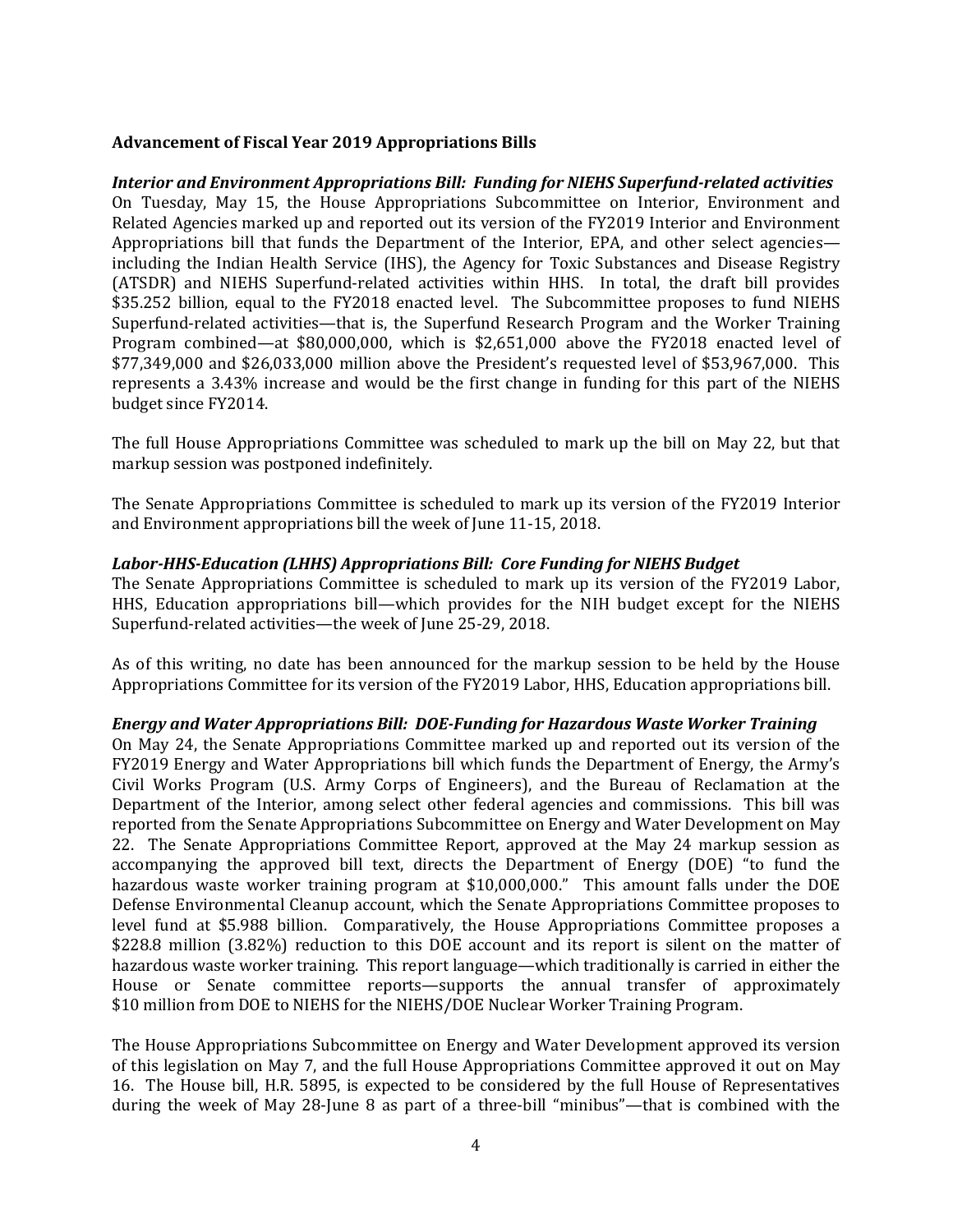Legislative Branch (H.R. 5894) and the Military Construction-Veterans Affairs (MILCON/VA) Appropriations Acts (H.R. 5786). These will be the first three of 12 annual appropriations bills to reach either the House or Senate floor in the FY2019 appropriations cycle.

# **NIEHS News and Highlights**

## *NIH Disaster Research Response Program*

In March of 2013, NIH Director Dr. Francis Collins joined with former Assistant Secretary of Preparedness and Response Dr. Nicole Lurie, and former CDC Director Tom Frieden in a commentary in the *New England Journal of Medicine* to raise awareness of a number of challenges that impede our nation's ability to perform high quality human health studies in response to emerging threats and disasters. In reference to the importance of disaster research, the authors stated: *"The knowledge that is generated through well-designed, effectively executed research in anticipation of, in the midst of, and after an emergency is critical to our future capacity to better achieve the overarching goals of preparedness and response: preventing injury, illness, disability, and death and supporting recovery"*

The importance of NIEHS helping the nation respond to disasters and emerging threats was identified, with our stakeholders, as one of the goals of our 2012-2017 Strategic Plan:

*Goal 5: Identify and respond to emerging environmental threats to human health, on both a local and global scale.*

As part of this strategic goal we were called upon to:

- 1. **Enlist the capacity of the EHS research enterprise** to elucidate information necessary for timely and effective public health action on important environmental issues of concern.
- 2. **Act proactively with other public health partners** and stakeholders to provide responses to emerging threats and emergencies, both natural and man-made.
- 3. **Focus on EHS research areas** or situations in which the current lack of knowledge hampers effective decision making and policy development

NIEHS efforts toward the development and launch of the NIH Disaster Response Research (DR2) program have been part of our implementation of this goal. This goal is being carried forward into the update of our Strategic Plan, which will guide us over the next five years.

**Why DR2 is needed.** In many cases following disasters, long-standing challenges have been often encountered by NIH and our partners resulting in delayed and missed opportunities to perform time-critical research. Examples of some of the challenges that compromise our ability to get timely research into the field and to connect with impacted communities include:

- While FEMA can marshal needed resources to quickly respond to disasters, including acute surveillance, the Federal government lacks the formal regulations, frameworks, or mechanisms to activate and coordinate needed human health research
- There are typically lengthy delays in funding, as seen with efforts that needed special appropriations such as the case for Hurricane Sandy (11 months to initiation) and the Zika response, while incredibly expeditious, 4+ months is still slower than we would like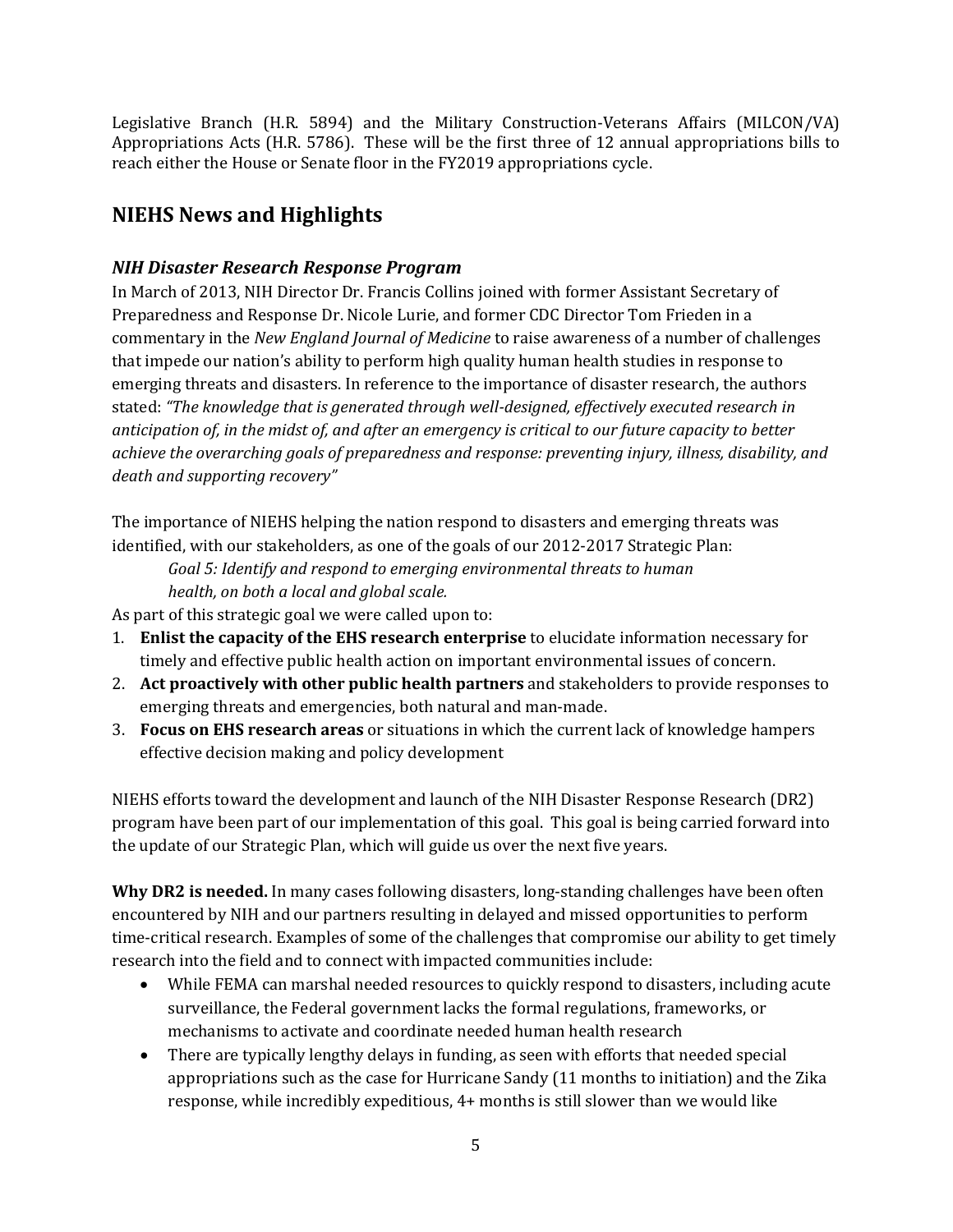- The IRB review process, including guidance for ethical considerations and reliance agreements, for disaster research can be too long or difficult to execute in an emergency. As was the case with the H1N1 response, where an antiviral drug was provided through an FDA Emergency Use Authorization nationally to patients without any ability to evaluate or study the safety and efficacy of its use
- The availability of useful and/or validated data collection instruments, forms, and guidance, as well as ready-to-go protocols that can be quickly modified for a specific situation routinely causes additional delays and missed opportunities
- The lack of trained researchers familiar with emergency management and incident command issues, health and safety considerations, or other matters that can impede implementation of studies and create undue risks to staff and participants
- Proactive platforms for engagement and inclusion of diverse stakeholders, including the impacted community, are lacking resulting in low participation, misperceptions and distrust, poorer study designs, and less effective implementation and communications.

**Goals of DR2.** In the fall of 2013, with initial seed money from the NIH Director's Discretionary fund and NIEHS OD support, we collaborated with NLM to start the NIH Disaster Research Response (DR2) Program. Dr. Aubrey Miller, our Senior Medical Advisor, is the NIEHS lead for this activity, which spans all of the divisions of the Institute. The DR2 Program was created to see if we could improve our NIH, and in turn our nation's, capacity to perform timely human health research in response to disasters and other emerging threats by providing:

- Improved access to human health data collection tools and information for all researchers
- Faster processes including IRB reviews, ethical guidance, decision-making, and funding approaches
- Trained researchers versed in using disaster data collection tools and protocols, and with improved understanding of the disaster management, and health and safety issues to ensure the well-being of staff
- Integration into HHS emergency operations and coordination with other federal agencies and stakeholders to help elevate the importance of disaster science and the value of the NIH expertise, activities, and resources
- Partnering with public health, academia, and impacted workers and communities to foster engagement of our vast network of NIH funded researchers and their partners to help us improve our collective capabilities together.

**DR2 Online Repository** While most disaster-related research studies describe how the research was conducted (e.g., in the Methods section) very few publish the actual tools used for data collection. This has the effect of hindering the development of new tools and standardized measures, the ability to replicate or reproduce research findings, and ability to make crosscomparisons between studies. To address these issues, one of the first tasks was to create a publicly accessible DR2 Repository of surveys, questionnaires, protocols, and other data collection instruments and materials that had been previously used, or were considered to be useful, for disaster research. NIEHS worked with the National Library of Medicine (NLM) to identify useful tools through targeted literature searches (both peer reviewed and gray literature), searches of other federal agency websites; and reviewing of more than 10,000 abstracts and items of interest. They then incorporated useful "non-disaster" tools that are applicable to disaster situations, such as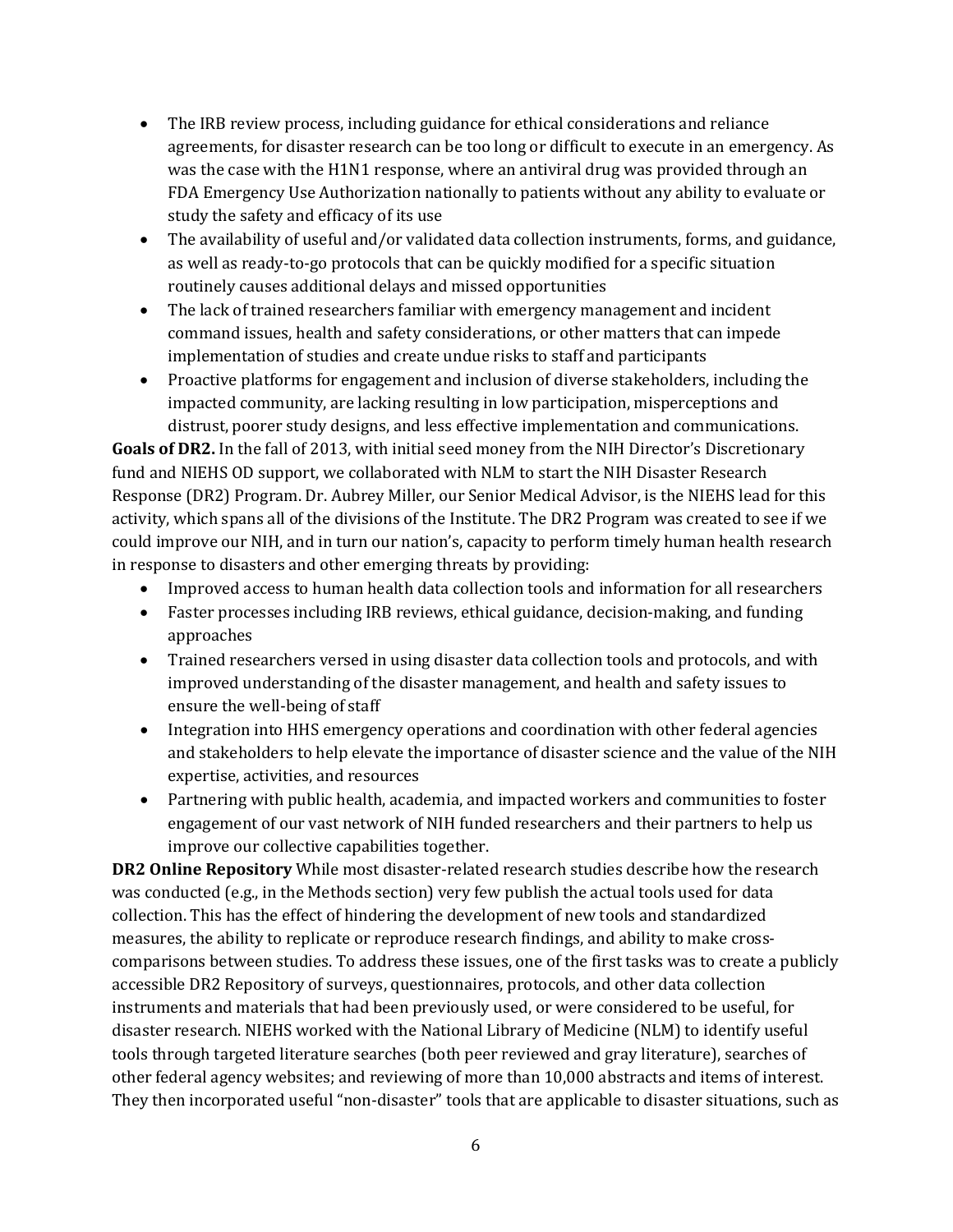leveraging the NIH PHENX and PROMIS databases, as well as databases and materials created by CDC and others. NLM hosts the DR2 website through which users can access the repository.

Currently, the repository contains 345 data collection instruments that focus mainly on human population studies (versus clinical studies), and enable activities including: enrollment and consent; participant tracking; health history and symptoms; mental health; exposure and diet; social support and resiliency, and others. The tools are characterized in the repository in such a way that users can make a rapid assessment of whether or not a tool meets their need for a particular study given the circumstances of the disaster and the setting in which it will be used. Some of the metadata provided for each tool includes:

- Short description and number of Items, which provides a quick synopsis of the elements captured in the questionnaire (anxiety, PTSD, general health, demographics, etc.) as well as the number of questions
- Purpose and Uses, which provides citations of other studies that have used the instrument
- Mode of administration (e.g., Is the questionnaire self-administered or administered by an interviewer?)
- Time to administer (e.g., How long does it take to administer the questionnaire?)
- Population of interest (e.g., children, adults, responders)
- Special interviewer training (e.g., Does the questionnaire require a specialist such as a mental health professional to administer, or can it be administered by a lay person?)

Efforts are ongoing to make these tools as user-friendly as possible to our community of researchers, such as by making them available for download for electronic data collection in the field or for quickly building new questionnaires through inputting them into the NLM common data elements (CDEs) system, which is intended to improve data quality and opportunities for comparison and combination of data from multiple studies and with electronic health records.

**RAPIDD Protocol.** Another component developed as part of DR2 is a novel NIH human subject, pre-reviewed study protocol called Rapid Acquisition of Pre/Post Incident Disaster Data or RAPIDD. This protocol can be quickly deployed and includes a menu of standardized instruments that can be individually selected to fit the needs of the situation. In addition to health, diet, and exposure information, RAPIDD includes sections for medical testing and the collection of biospecimens.

The development, review, and ultimate approval of the RAPIDD protocol highlighted several ethical and regulatory challenges of the Institutional Review Board process. In response to these challenges, the Office of Human Research Compliance at NIEHS formed a Working Group with the goals of: preparing IRBs for the review of disaster research protocols, outlining duties of the IRB in the rapid review of research involving disaster affected communities, and exploring participant burden and vulnerability of disaster research participants and communities. This Working Group comprises a diverse mix of stakeholders including academic researchers, bioethicists, community advocates, disaster response workers, disaster survivors, regulatory/IRB chairs, and officials from all levels of government. In July 2016, 60 representatives of these groups from 23 states attended a 2.5-day workshop led by Dr. Joan Packenham from the NIEHS Clinical Research Branch and Dr.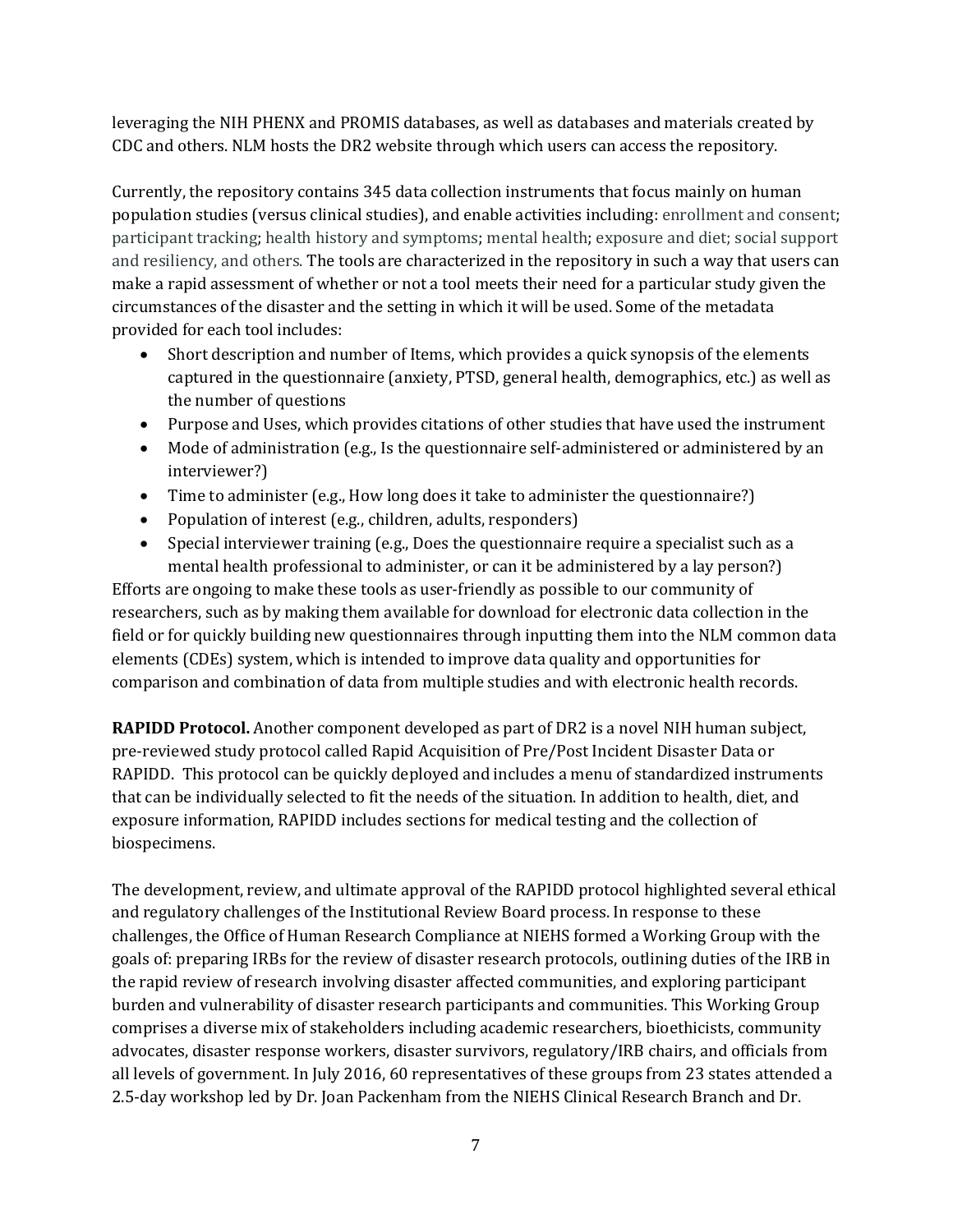Miller, that led to a set of 15 recommendations around Conducting Science in Disasters. A paper describing these recommendations was published online in September in Environmental Health Perspectives [Packenham JP, Rosselli RT, Ramsey SK, Taylor HA, Fothergill A, Slutsman J, Miller A. Conducting Science in Disasters: Recommendations from the NIEHS Working Group for Special IRB Considerations in the Review of Disaster Related Research. *Environ Health Perspect.* 2017 Sep 25;125(9):094503. doi: 10.1289/EHP2378. PubMed PMID: 28949918.]

**Networks and Tabletop Training Exercises.** Making tools available, however, is not enough—we realized that a committed and ongoing effort is needed in training both researchers and the various other actors they would encounter in a post-disaster situation on the need for access for research and the best way to conduct it so that it does not interfere with critical response efforts. To this end, new networks linking academia, public health, law enforcement, and other government officials; first responders, medical systems, and impacted communities have also been created. NIEHS has been engaging in conversations with our funded research centers and grantees to gauge their interest in participating in disaster research and identify ways in which we might be able to help them contribute their expertise and skills to needed research efforts. Several of our, NIEHS Centers received supplemental funding for DR2 related activities including those at the University of Washington, University of Iowa, Harvard University, MIT, Texas A&M University (for an SRP disaster-focused center), and the University of Cincinnati, which has launched a new DR2 Program for the Cincinnati area in partnership with local public health, hospitals, emergency management, University of Kentucky, the CDC, and others. International interest has also grown. Health Canada began a DR2 Program last summer, and we recently signed an MOU with Japan to work together to advance needed disaster research platforms and resources together in the coming months. Action items include a joint symposium/session at 2018 ISEE/ISES Conference in Ottawa (accepted), bidirectional translation of DR2 materials into Japanese and English for use by the broader research community, contribution by Japan NIES to exposure assessment tools for DR2 website, and development an exercise of the DR2 tools and programs for the Annual Meeting of the Japanese Society of Public Health in Fukushima or another location to be held in 2019. We've also been approached by the Ministry of Health in Thailand to sign a similar MOU focused on research and training in hospital and health systems.

In tandem with the networks, large-scale tabletop exercises have been conducted to test DR2 initiatives and facilitate the implementation of environmental health and exposure research in response to emergencies. Exercises have been held in Los Angeles (tsunami in the port of LA), Houston (scenario almost identical to Hurricane Harvey), and Boston (flooding of East Boston and Chelsea), involving more than 300 participants. An upcoming exercise is planned for Tucson, AZ (chemical exposure scenario with population health impacts and medical treatment investigations) in September 2018. Some of the focus areas of these exercises include:

- The importance for all parties involved to understand the need for research to address both unique and longer-term problems that can help reduce injuries and illness and protect people in the future
- Assessment of the communities' current, real-world capacity to perform such research if a disaster situation were to occur today
- The critical need to coordinate disaster research with many non-traditional partners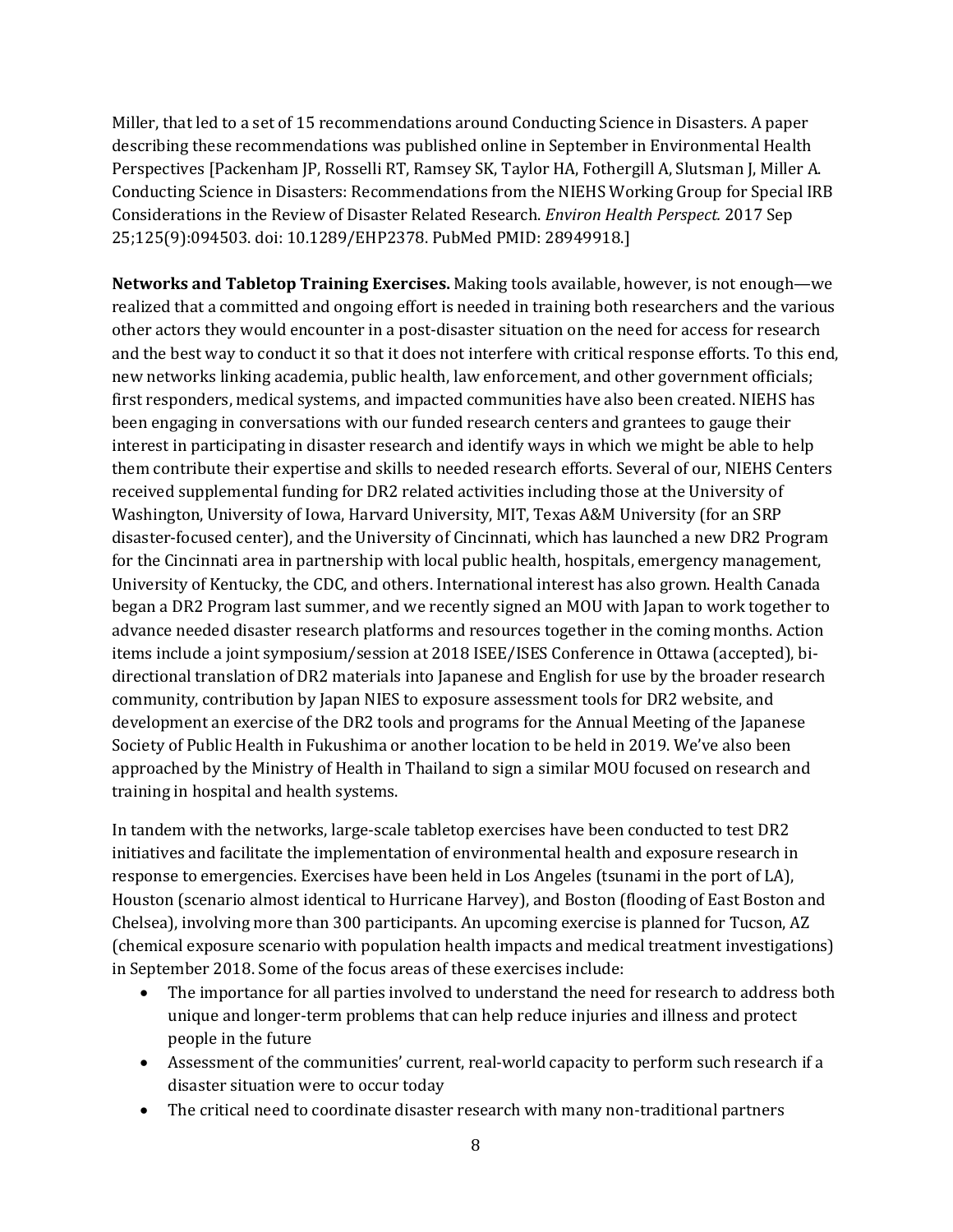**2017 Hurricanes.** The DR2 efforts have already begun to pay off. In the immediate aftermath of Hurricane Harvey, NIH-funded researchers began: using IRB pre-reviewed protocols and tools from the DR2 repository; leveraging pre-existing relationships and partnering with community organizations, state and local health departments, and others; and joining with researchers funded by other federal agencies (CDC, NSF, NIST, DHS) to maximize effectiveness of research. Some of the activities included environmental testing of floodwater for microbial contamination, and testing of floodwater, sediments, and soils for chemicals and heavy metals.

Through a time-sensitive research funding announcement, NIEHS has funded six research projects regarding environmental health effects related to Hurricane Harvey to researchers working in the field. Three related studies are working with an existing cohort in communities affected by flooding to explore a number of outcomes. The study investigators deployed wristband environmental sensors, obtained health care questionnaire data, and collected oral, nasal, and fecal biosamples from 150 individuals within 30 days of the hurricane. The new studies plan to extend enrollment to 300 persons and to conduct follow-up at 6 and 12 months.

- **Melissa Bondy** from Baylor College of Medicine will integrate the health data with the wristband exposure and microbiome data; and continue community engagement activities including dissemination of research findings to the affected communities.
- **Kim Anderson** at Oregon State University will use the exposure data to evaluate whether exposure differs with home flooding and area level exposures, as well as the effect of cleanup activities and time on individuals' exposures. The exposure data will also be used in associated studies on the microbiome and health assessments.
- **Joseph Petrosino**, also at Baylor, will combine the exposure and health care questionnaire data to identify microbiome-environment interactions associated with adverse health outcomes, and test the hypothesis that microbiome data better informs flood-related health outcomes than current environmental monitoring.
- **Winifred Hamilton** at Baylor is leveraging an Asthma Control Intervention of high risk asthmatic African Americans who completed the intervention within 12 months of the Hurricane. The project adds a post-Harvey in-home clinical and home assessment and additional follow-up 6 and 12 months later.
- **Marie Lynn Miranda at Rice University** is using data and exposure science to identify who was (and continues to be) exposed to what from the Hurricane, and in so doing establish baseline understanding of the risks for longer term environmental health effects from the storm. The project includes development of an open web platform for storing, sharing, and analyzing data from the greater Houston area that will be made available to the research and public health communities.
- **Kjersti Marie Aagaard** at Baylor will examine the effect of exposure to natural hurricane and flooding disasters on the placental, maternal and infant microbiome in an ongoing cohort of maternal-infant pairs from whom samples have been collected throughout gestation pre-Harvey and compare them to those collected post-Harvey to gain insight into the mechanistic effects of natural disasters on resilient or susceptible maternal and infant microbial communities and their functions, as well as their potential contribution to preterm birth and secondary skin and respiratory infections.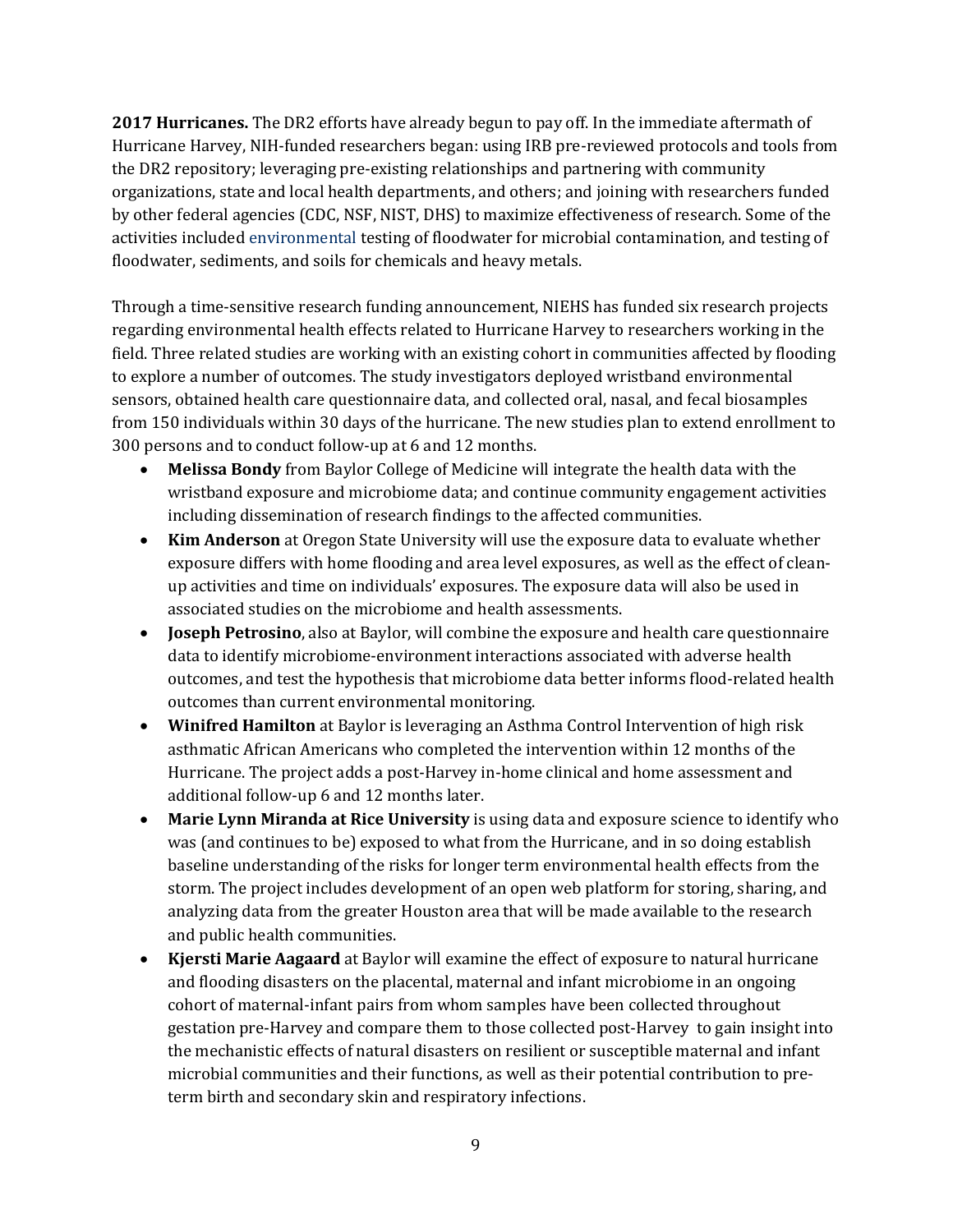In July, the Colorado Natural Hazards Center is planning to hold a side-event as part of its annual conference that will bring together funded researchers focusing on the hurricane-affected communities. NIEHS is working with HHS/ASPR to provide funds for NIH grantees to attend.

**DR2 and WETP.** Our Worker Education and Training Program continues its efforts to facilitate clean**‐**up worker training in Texas, Florida, Puerto Rico, US Virgin Islands, and California (wildfires). Efforts will continue locally from the train-the-trainers completed through our grantees. Local community partners in Houston, led by the organization Fe Y Justicia, held a public forum on December 14, 2017 to highlight the role of day laborers, construction, domestic, and other migrant workers as second responders to climate change disasters, and to build a more grounded understanding of what types of support second responders need as they rebuild their cities and homes, as well as what types of support are available. To address the need for more mental health resiliency training by impacted population and workers, World Cares Center, a sub-grantee out of the New Jersey/New York Consortium for Hazardous Materials Worker Training Center, will deliver a train-the-trainer course on resiliency in early June, in collaboration with grantees at the University of Texas School of Public Health.

**DR2 Integration, Coordination, and Engagement.** As part of our efforts to promote interaction and communication about various disaster-related activities and interests, NIEHS also initiated an NIH Disaster Interest Group (I-DIG) to share information. This group, led by NIEHS, hosts an annual Federal Interagency Disaster Research Meeting, most recently in April 2018, in which the focus was on improving multidisciplinary coordination and networking between federally funded disaster research centers and grantees. NIEHS also coordinates and promotes NIH efforts with HHS/ASPR Programs and the White House Subcommittee on Disaster Reduction.

Several NIH ICs have partnered with HHS/ASPR, CDC, NSF, and USGS to form a new NASEM Standing Committee on Medical and Public Health Research During Large-Scale Emergency Events. Also, in coordination with NASEM, NIEHS has supported recent NAS Reports:

- *NAS Integrating Clinical Research into Epidemic Response: The Ebola Experience (April 2017)*
- *Strengthening the Disaster Resilience of the Academic Biomedical Research Community: Protecting the Nation's Investment (August 2017)*

**Next Steps.** The DR2 Program is exploring development of a DR2 Café, an online environment that would enable the leveraging of DR2's libraries of standardized and validated tools and resources with existing NIH activities and databases to help support faster assembly and implementation of clinical and population research protocols. The idea would be that researchers working at their computer could use the NIH DR2 website to readily review, modify, and build research protocols to fit their needs from differing categories or "menus" of tools and resources. The smaller scale would enable a nimbler framework that could also be used as a platform to for other NIH initiatives, such as BD2K.

DR2 is also looking to adapt toolkits for special populations including children, pregnant and lactating women, and families with special needs. Some of the research gaps that need to be addressed for these groups include

• What are the severe short-term and long-term effects on vulnerable populations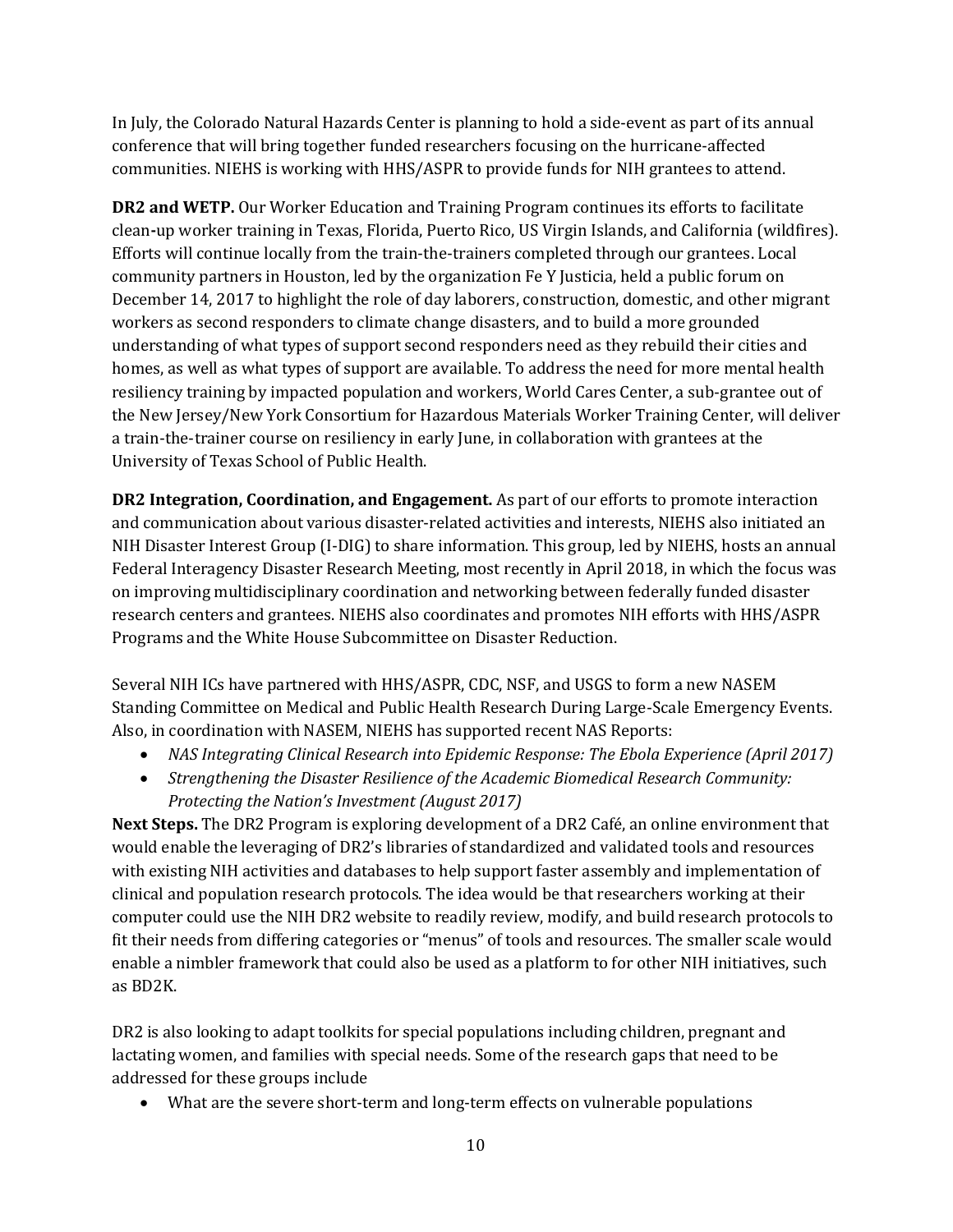- What are appropriate medical countermeasures for affected children and mothers
- How to develop and implement surveys, protocols, etc. for children and maternal populations
- How best to leverage existing federal and other research networks and collaborations relevant to such groups

NIEHS is also working with Drs. Collins, Lurie, and Frieden to develop a 5-year retrospective article of DR2 accomplishments since their 2013 commentary. We invite our extramural and other partners to participate in this effort by helping to ensure that the described progress and activities are fully representative of the strides we are making at NIH to further DR2.

# **Science Advances**

*One NIEHS* (NIEHS authors' groups in parens)

- *Effect of cell phone radiofrequency radiation on body temperature in rodents: Pilot studies of the National Toxicology Program's reverberation chamber exposure system. Wyde ME [DNTP], TL Horn, MH Capstick, JM Ladbury, G Koepke, PF Wilson, GE Kissling [DIR], MD Stout [DNTP], N Kuster, RL Melnick [DNTP], J Gauger, JR Bucher [NTP] and DL McCormick. Bioelectromagnetics (2018) v. 39 (3): pp. 190-199* <http://dx.doi.org/10.1002/bem.22116> SP Goals 3, 5
- *Associations between Personal Care Product Use Patterns and Breast Cancer Risk among White and Black Women in the Sister Study. Taylor KW [DNTP], MA Troester, AH Herring, LS Engel, HB Nichols, DP Sandler [DIR] and DD Baird [DIR]. Environ Health Perspect (2018) v. 126 (2): 027011.* <https://doi.org/10.1289/ehp1480> SP Goal 4
- *Cytokine signaling through Drosophila Mthl10 ties lifespan to environmental stress. Sung EJ [DNTP], M Ryuda, H Matsumoto, O Uryu, M Ochiai, ME Cook [DIR], NY Yi, H Wang, JW Putney [DIR], GS Bird [DIR], SB Shears [DIR] and Y Hayakawa. Proc Natl Acad Sci (2017) [ePub].* <http://dx.doi.org/10.1073/pnas.1712453115> SP Goals 1c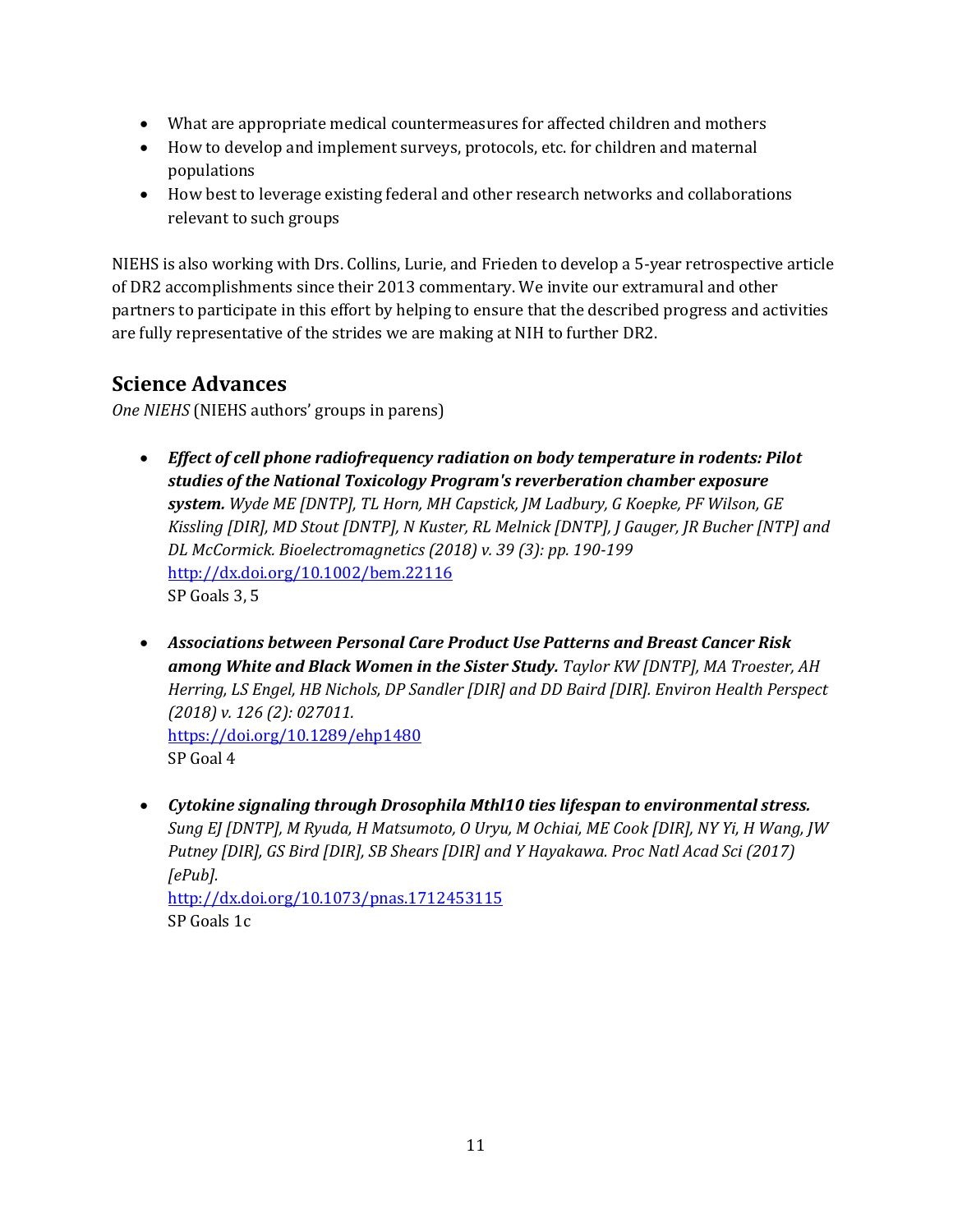*DNTP*

- *A hybrid gene selection approach to create the S1500-plus targeted gene sets for use in high-throughput transcriptomics. Mav D, Shah RR, Howard BE, Auerbach SS [DNTP], Bushel PR [DIR], Collins JB [DERT], Gerhold DL, Judson RS, Karmaus AL, Maull EA [DNTP], Mendrick DL, Merrick BA [DNTP], Sipes NS [DNTP], Svoboda D, Paules RS [DNTP]. PLoS One (2018) 13(2):e0191105.* <https://www.ncbi.nlm.nih.gov/pubmed/29462216> SP Goals 1
- *The US Federal Tox21 Program: A strategic and operational plan for continued leadership. Thomas RS, Paules RS [DNTP], Simeonov A, Fitzpatrick SC4, Crofton KM, Casey WM [DNTP], Mendrick DL. ALTEX. 2018 Mar 8. doi: 10.14573/altex.1803011. [Epub ahead of print]* <https://www.ncbi.nlm.nih.gov/pubmed/29529324> SP Goal 1
- *HAfTs are novel IncRNA transcripts from aflatoxin exposure. Merrick BA [DNTP], Chang JS [DNTP], Phadke DP, Bostrom MA, Shah RR, Wang X, Gordon O, Wright GM. PLoS One (2018) 13(1):e0190992.* <https://www.ncbi.nlm.nih.gov/pubmed/29351317> SP Goal 1

*DIR*

- *GATA3 zinc finger 2 mutations reprogram the breast cancer transcriptional network. Takaku M [DIR], SA Grimm [DIR], JD Roberts [DIR], K Chrysovergis [DIR], BD Bennett [DIR], P Myers [DIR], L Perera [DIR], CJ Tucker [DIR], CM Perou and PA Wade [DIR]. Nat Commun (2018) v. 9 (1): 1059 [ePub]* <http://dx.doi.org/10.1038/s41467-018-03478-4> SP Goal 1c
- *Evidence that DNA polymerase delta contributes to initiating leading strand DNA replication in Saccharomyces cerevisiae. Garbacz MA [DIR], SA Lujan [DIR], AB Burkholder [DIR], PB Cox [DIR], Q Wu, ZX Zhou [DIR], JE Haber and TA Kunkel [DIR]. Nat Commun (2018) v. 9 (1): 858 [ePub]* <http://dx.doi.org/10.1038/s41467-018-03270-4> SP Goal 1a
- *An obesity-associated gut microbiome reprograms the intestinal epigenome and leads to altered colonic gene expression. Qin Y [DIR], JD Roberts [DIR], SA Grimm [DIR], FB Lih [DIR], LJ Deterding [DIR], R Li [DIR], K Chrysovergis [DIR] and PA Wade [DIR]. Genome Biol (2018) v. 19 (1): 7 [ePub]* <http://dx.doi.org/10.1186/s13059-018-1389-1> SP Goals 1b, 2a, 4a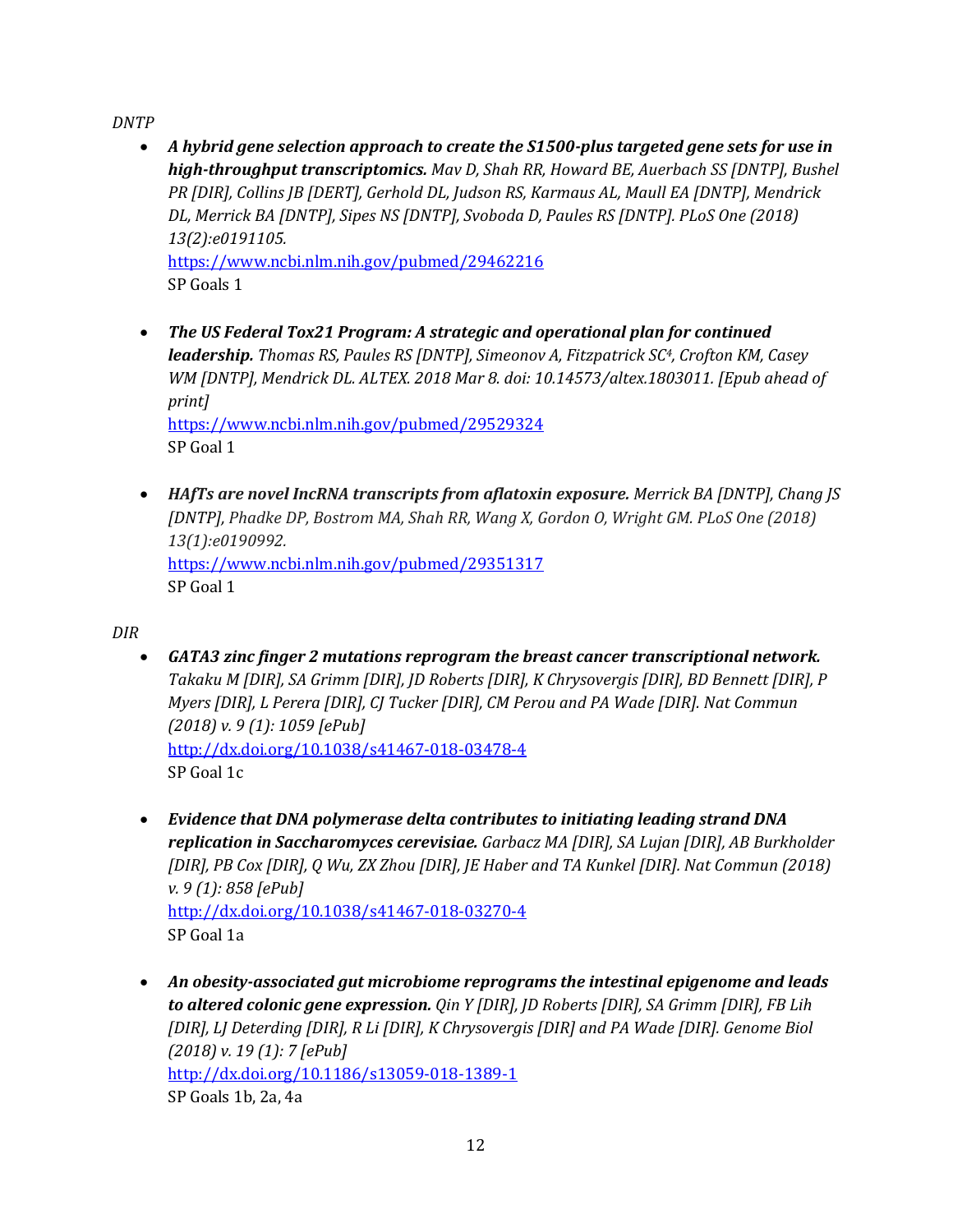• *Characterization of the Molecular Crosstalk within the Essential Grc3/Las1 pre-rRNA Processing Complex. Pillon MC [DIR], M Sobhanhy [DIR]and RE Stanley [DIR]. RNA (2018) [In Press].*

<http://dx.doi.org/10.1261/rna.065037.117> SP Goal 1c

- *Overexpression of the base excision repair NTHL1 glycosylase causes genomic instability and early cellular hallmarks of cancer. Limpose KL, KS Trego, Z Li, SW Leung, AH Sarker, JA Shah, SS Ramalingam, EM Werner, WS Dynan, PK Cooper, AH Corbett and PW Doetsch [DIR]. Nucleic Acids Res (2018) [ePub].* <http://dx.doi.org/10.1093/nar/gky162> SP Goal 1a
- Ambient Air Pollution and Chronic Bronchitis in a Cohort of U.S. Women. Hooper LG, MT *Young, JP Keller, AA Szpiro, KM O'Brien [DIR], DP Sandler [DIR], S Vedal, JD Kaufman and SJ London [DIR]. Environ Health Perspect (2018) v. 126 (2): 027005 [ePub].* <https://doi.org/10.1289/ehp2199> SP Goals 3a, 4
- *Neonatal Genistein Exposure and Glucocorticoid Signaling in the Adult Mouse Uterus. Whirledge SD, EP Kisanga, RH Oakley [DIR] and JA Cidlowski [DIR]. Environ Health Perspect (2018) v. 126 (4): 047002 [ePub].* <https://doi.org/10.1289/ehp1575> SP Goals 1d, 2a
- *Septal cholinergic neurons gate hippocampal output to entorhinal cortex via oriens lacunosum moleculare interneurons. Haam J [DIR], J Zhou [DIR], G Cui [DIR] and JL Yakel [DIR]. Proc Natl Acad Sci (2018) [In Press]* <http://dx.doi.org/10.1073/pnas.1712538115> SP Goal 1c
- *High-accuracy lagging-strand DNA replication mediated by DNA polymerase dissociation. Maslowska KH [DIR], K Makiela-Dzbenska, JY Mo [DIR], IJ Fijalkowska and RM Schaaper [DIR]. Proc Natl Acad Sci (2018) [ePub]* <https://doi.org/10.1073/pnas.1720353115> SP Goal 1a

*DERT*

• *Prolonged Financial Distress After the Deepwater Horizon Oil Spill Predicts Behavioral Health. Buckingham-Howes S, Holmes K, Glenn Morris J, Grattan LM. J Behav Health Serv Res. 2018 Mar 13.* <https://www.ncbi.nlm.nih.gov/pubmed/29536343> SP Goal 4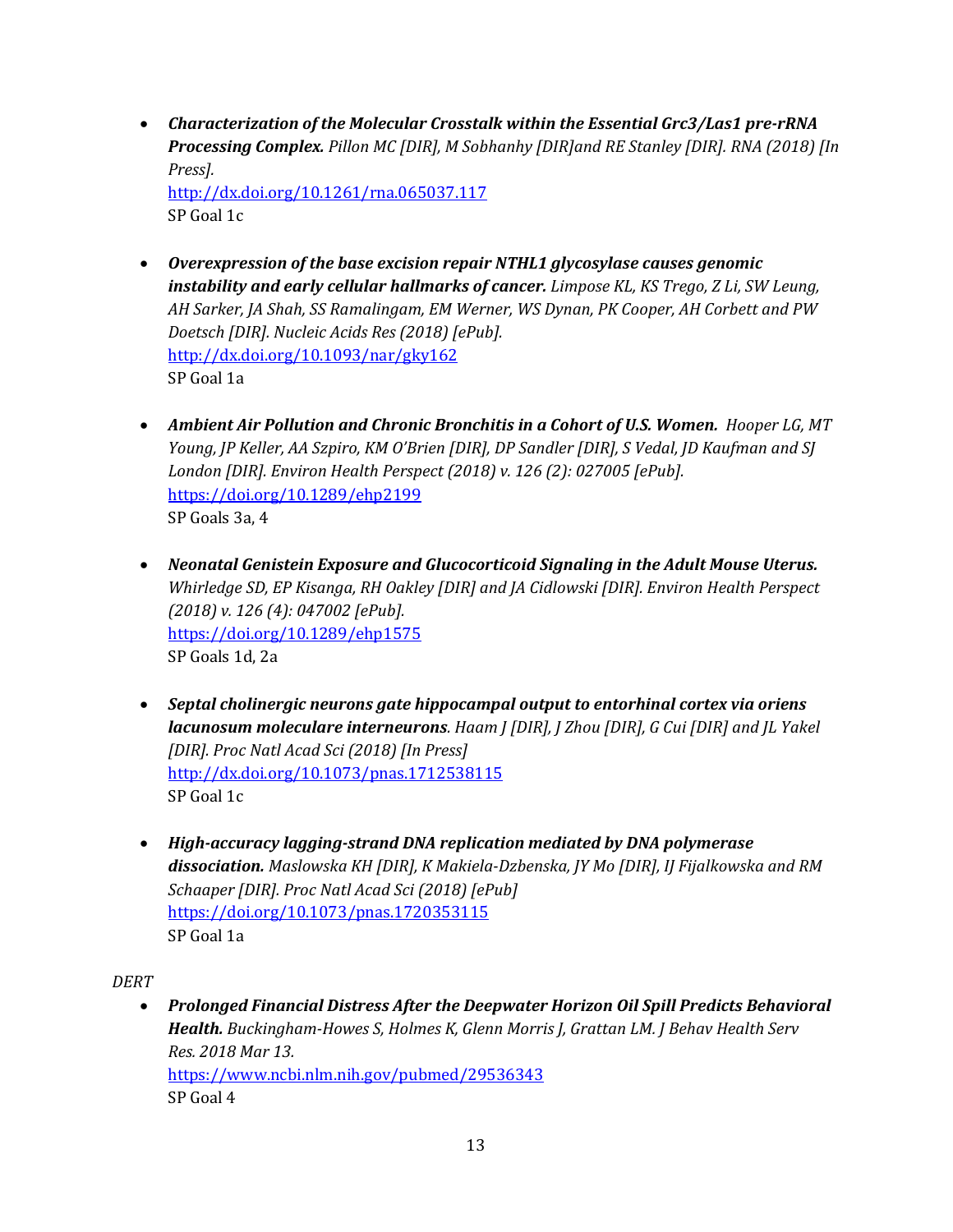- *The Deepwater horizon oil spill coast guard cohort study: A cross-sectional study of acute respiratory health symptoms. Alexander M, Engel LS, Olaiya N, Wang L, Barrett J, Weems L, Schwartz EG, Rusiecki JA. Environ Res. 2018 Apr;162:196-202.* <https://www.ncbi.nlm.nih.gov/pubmed/29331799> SP Goal 4
- *Epigenetic Transgenerational Inheritance of Altered Sperm Histone Retention Sites. Ben Maamar M, Sadler-Riggleman I, Beck D, Skinner MK. Sci Rep. 2018 Mar 28;8(1):5308.* <https://www.ncbi.nlm.nih.gov/pubmed/29593303> SP Goal 1
- *Perfluoroalkyl substances and changes in body weight and resting metabolic rate in response to weight-loss diets: A prospective study. Liu G, Dhana K, Furtado JD, Rood J, Zong G, Liang L, Qi L, Bray GA, DeJonge L, Coull B, Grandjean P, Sun Q. PLoS Med. 2018 Feb 13;15(2):e1002502.* <https://www.ncbi.nlm.nih.gov/pubmed/29438414> SP Goals 3, 4, 6
- *Prenatal exposure to unconventional oil and gas operation chemical mixtures altered mammary gland development in adult female mice. Sapouckey SA, Kassotis CD, Nagel SC, Vandenberg LN. Endocrinology 159(3):1277–1289.* <https://www.ncbi.nlm.nih.gov/pubmed/29425295> SP Goals 2, 3, 4, 6
- *Unexpected transformation of dissolved phenols to toxic dicarbonyls by hydroxyl radicals and UV light. Prasse C, For B, Nomura DK, Sedlak DL. Proc Natl Acad Sci U S A 115(10):2311–2316.* <https://www.ncbi.nlm.nih.gov/pubmed/29463747> SP Goals 1, 5
- *Assessment of the Legionnaires' disease outbreak in Flint, Michigan. Zahran S, McElmurry SP, Kilgore PE, Mushinski D, Press J, Love NG, Sadler RC, Swanson MS. Proc Natl Acad Sci U S A 115(8):E1730–E1739.* <https://www.ncbi.nlm.nih.gov/pubmed/29432149> SP Goals 4, 5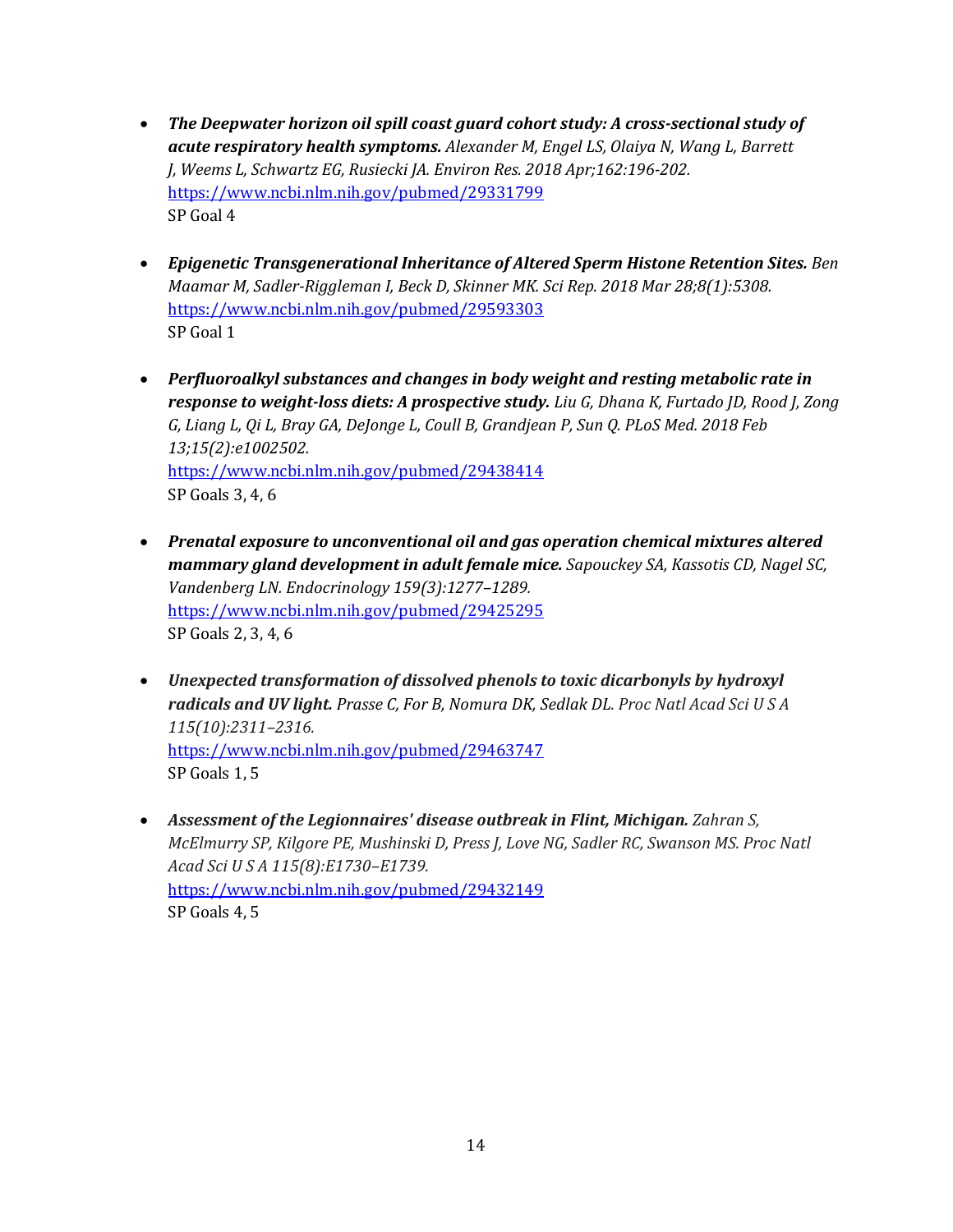# **Meetings and Events**

## *Past Events*

- The **27th Annual Meeting of the Triangle Consortium for Reproductive Biology (TCRB)**  brought together regional scientists who conduct basic, translational, and clinical research in reproduction and male and female reproductive tract development and disease. The meeting was held on the NIEHS campus on February 10. Over 100 scientists, fellows, and students from area universities and institutions such as UNC-Chapel Hill, NCSU, Duke, NCCU, East Carolina University, Wake Forest University, UNC-Greensboro, Appalachian State University, NIEHS, the EPA, and RTI International were expected to attend. The conference highlighted the depth of reproductive science being conducted in the Triangle and surrounding areas. Scientists presented their work and awards were given for the best trainee presentations. **SP Goals 1, 2**
- NIEHS and National Toxicology Program Director Linda Birnbaum, Ph.D., brought an environmental lens to global health February 16 during the **Triangle Global Health Career Day**, held at Duke University. NIEHS supports global environmental health through grantfunded research and its Global Environmental Health program, Birnbaum said. She explained that the NIEHS vision is to provide global leadership for innovative research that improves public health by preventing disease and disability. Events included speed mentoring, skill-building sessions, and networking. **SP Goals 5, 8, 9**
- NIEHS sponsors the National Academies' Standing Committee on Use of Emerging Science for Environmental Health Decisions (ESEHD), which hosted the **Informing Environmental Health Decisions Through Data Integration** in Washington DC on February 20-21. The workshop brought together scientists, policymakers, risk assessors and regulators to explore the promise and potential pitfalls of environmental health data integration. Speakers, including Dr. Linda Birnbaum, presented a general framework for data visualization and participants worked together to conceptualize future research directions that could help incorporate these analyses into environmental health decision-making. **SP Goals 7, 11**
- Scientists, environmental advocates, and state and county health officials from across North Carolina travelled to NIEHS on February 23 to attend the inaugural **Endocrine Disrupting Chemical Research in North Carolina (EDC-NC) meeting**. The day-long gathering, which drew approximately 150 people, featured oral and poster presentations on the role of endocrine disruptors on human and ecological health. Jerry Heindel, Ph.D., a former health scientist administrator in the NIEHS Division of Extramural Research and Training, led the group of organizers. Kimberly Gray, Ph.D. and Kembra Howdeshell, Ph.D., both NIEHS health scientist administrators, as well as several NIEHS grantees also served on the organizing committee. **SP Goals 2, 3, 4**
- NIEHS and National Toxicology Program Director Linda Birnbaum, Ph.D., delivered a keynote address at the March 2-5 meeting of the **American Academy of Allergy, Asthma and Immunology (AAAAI)** in Orlando, Florida. She was introduced by NIEHS grantee Dave Peden, M.D., who is the immediate past president of AAAAI and a professor of pediatrics at the University of North Carolina at Chapel Hill (UNC). Birnbaum spoke as the fifth annual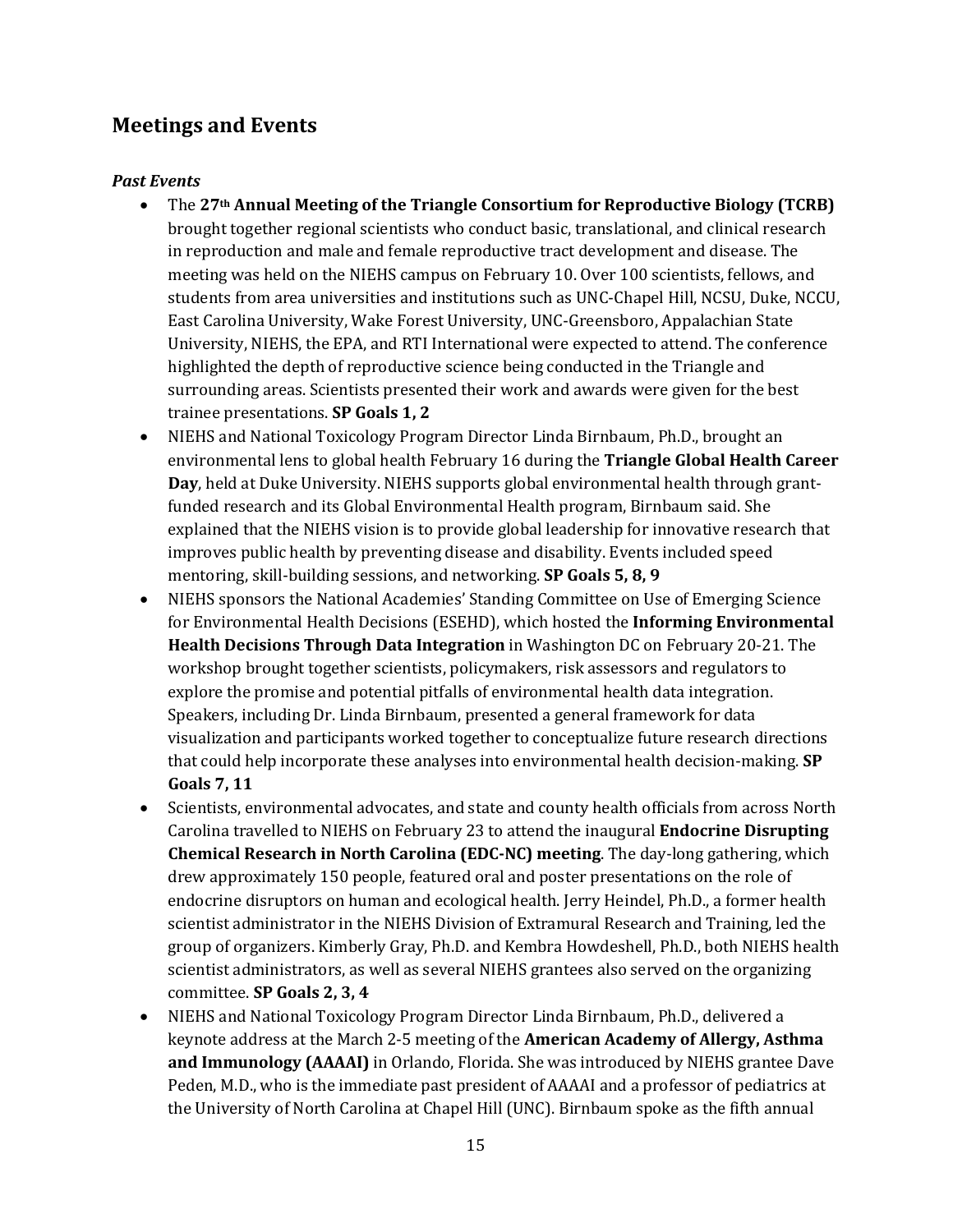recipient of the AAAAI Foundation and Dr. William and Judith H. Busse Lectureship: Investing Together in Our Future Award. It is one of 10 named lectureships established by the foundation. **SP Goals 3, 4, 5**

- Researchers supported by NIEHS are working to gain a deeper understanding of environmental factors with potential links to breast cancer. They and others spoke March 9 during **"Breast Cancer and the Environment,"** a symposium sponsored by the Duke University Program in Environmental Health and Toxicology and the Duke Superfund Research Center. **SP Goals 1, 2, 3**
- NIEHS and National Toxicology Program (NTP) scientists shared new findings and methodological advances through approximately 100 scientific presentations at the **Society of Toxicology (SOT) 57th Annual Meeting and ToxExpo** March 12-15 in San Antonio. NIEHS staff from the Division of Extramural Research and Training answered questions from potential grantees in the Research Funding Insights room throughout the conference. They also reviewed the results of NIEHS-funded work in numerous oral and poster presentations. Danielle Carlin, Ph.D., from the Superfund Research Program, led a symposium titled "Atherosclerosis as a Model to Understand the Combined Effects of Environmental Chemical and Non-Chemical Stressors." In a standing-room only session, the Interagency Coordinating Committee on the Validation of Alternative Methods (ICCVAM), a committee under the NTP Interagency Center for the Evaluation of Alternative Toxicological Methods (NICEATM), continued the rollout of a January 2018 strategic roadmap. **SP Goals 1, 2**
- At the **11th semi-annual Meeting of the Human Heredity and Health in Africa (H3Africa) Consortium** in Kampala, Uganda, three scientists from NIEHS discussed ways to build environmental exposure research into genomics and genetics studies. Members of the consortium gathered March 21-25 in Kampala, Uganda. The H3Africa initiative was established by the National Institutes of Health (NIH) Common Fund and the Wellcome Trust, to correct the extreme imbalance found in worldwide genetics studies, according to a 2014 article in the journal Science. **SP Goals 1, 5, 6**
- A panel of external scientific experts met March 26-28 at NIEHS for the **Peer Review of the Draft NTP Technical Reports on Cell Phone Radiofrequency and Radiation.** The panel of experts recommended that some National Toxicology Program (NTP) conclusions be changed to indicate stronger levels of evidence that cell phone radiofrequency radiation (RFR) caused tumors in rats. The panel agreed with NTP conclusions that there was little indication of RFR-related health problems in mice. The panel reviewed the conclusions of two draft technical reports, one in rats and one in mice, based on 10 years and \$25 million of research. **SP Goals 1, 2, 3**
- The **Understanding the combined effects of environmental chemical and nonchemical stressors: Atherosclerosis as a model workshop** took place on April 3-4**.** In the first workshop of its kind, clinicians, psychologists, and researchers gathered at NIEHS to explore approaches for studying interactions in the body from exposures to both chemicals and nonchemical stressors. Organizers from NIEHS and the National Heart, Lung, and Blood Institute (NHLBI) selected atherosclerosis as the model disease for the workshop because both types of exposures are known to play a role in its development. Danielle Carlin, Ph.D.,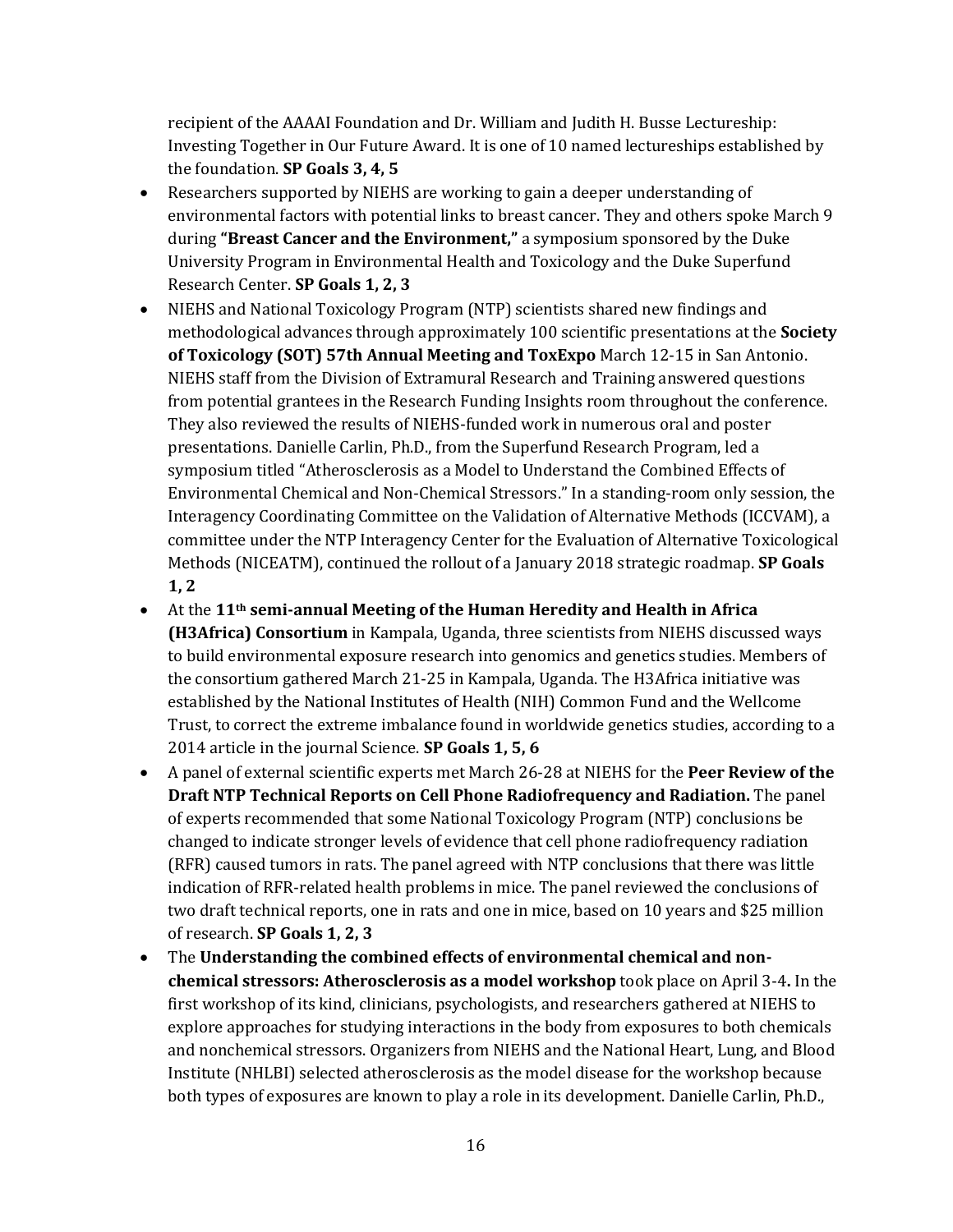and two scientists from NHLBI led the organizing effort. They and others will prepare a paper on outcomes from the two days of presentations, discussions, and brainstorming sessions, for publication in a peer-reviewed journal. **SP Goals 1, 3, 4**

- More than 650 women gathered for the fourth annual **Women's Health Awareness Day (WHAD)** at North Carolina Central University (NCCU) in Durham, North Carolina on April 7. WHAD provides a diverse group of women and families from across North Carolina with education, screenings, medical services, and other resources. Individuals from NIEHS provided screenings, environmental health talks, and shared information on participating in clinical research at the institute. This year, participants hailed from 27 counties in the state. Speakers and participants alike voiced their hope that the event will continue to expand. NIEHS co-sponsors WHAD as a way to get involved and give back to the community it serves, according to lead NIEHS organizer Joan Packenham, Ph.D., director of the NIEHS Office of Human Research Compliance. She worked with co-sponsors from the Delta Sigma Theta Sorority, Inc., and the NCCU Public Health Education Department. **SP Goals 4, 6**
- Brian Berridge, D.V.M., Ph.D., Associate Director of the NTP and Scientific Director of DNTP, was one of the organizers and presenters at the **Organs- and Tissues-on-Chips Keystone Symposium**, held in Big Sky, Montana on April 8-12. Organs- or Tissues-on-Chips are innovative, alternative approaches that would enable early indications and potentially more reliable readouts of toxicity and efficacy. This conference touched on ongoing efforts and various applications of tissue-on-chips technology to studies in precision medicine, environmental exposures, reproduction and development, cancer and for use at the International Space Station. **SP Goals 1, 2, 4**
- Scientists from around the world gathered at the National Institutes of Health in Bethesda April 11-12 to present computer models that predict toxicity. The **Predictive Models for Acute Oral Systemic Toxicity workshop** brought model developers together with regulatory agency representatives to discuss how these models might reduce animal use for chemical safety testing. The Interagency Coordinating Committee on the Validation of Alternative Methods (ICCVAM) launched this modeling project in November 2017. The group provided data sets and invited scientists to develop models that would predict specific acute oral toxicity endpoints needed by regulatory agencies, such as whether a substance is highly toxic or nontoxic. **SP Goals 1, 3, 7**
- On April 12, Temple Grandin, Ph.D., brought a message about **"Developing Individuals Who Have Different Kinds of Minds,"** to NIEHS. The professor of animal sciences at Colorado State University delivered an enlightening **2018 NIEHS Spirit Lecture** to a packed auditorium. More than 600 individuals watched her talk, about 300 attending in person and 300 via free public webcast. Grandin has published numerous scientific articles and books on animal behavior. Her designs for humane handling of livestock are widely used today. She is also a well-known author and speaker about autism, which she discusses with authority as a person with autism. **SP Goals 6, 8, 11**
- The **NIEHS Scholars Connect Program** (NSCP) completed its sixth year on April 20 with the annual **Spring Symposium.** The NSCP brings undergraduates from universities in the NIEHS area to the institute for a year-long research experience. During the symposium, the scholars present their research to the NIEHS community. This year, for the first time since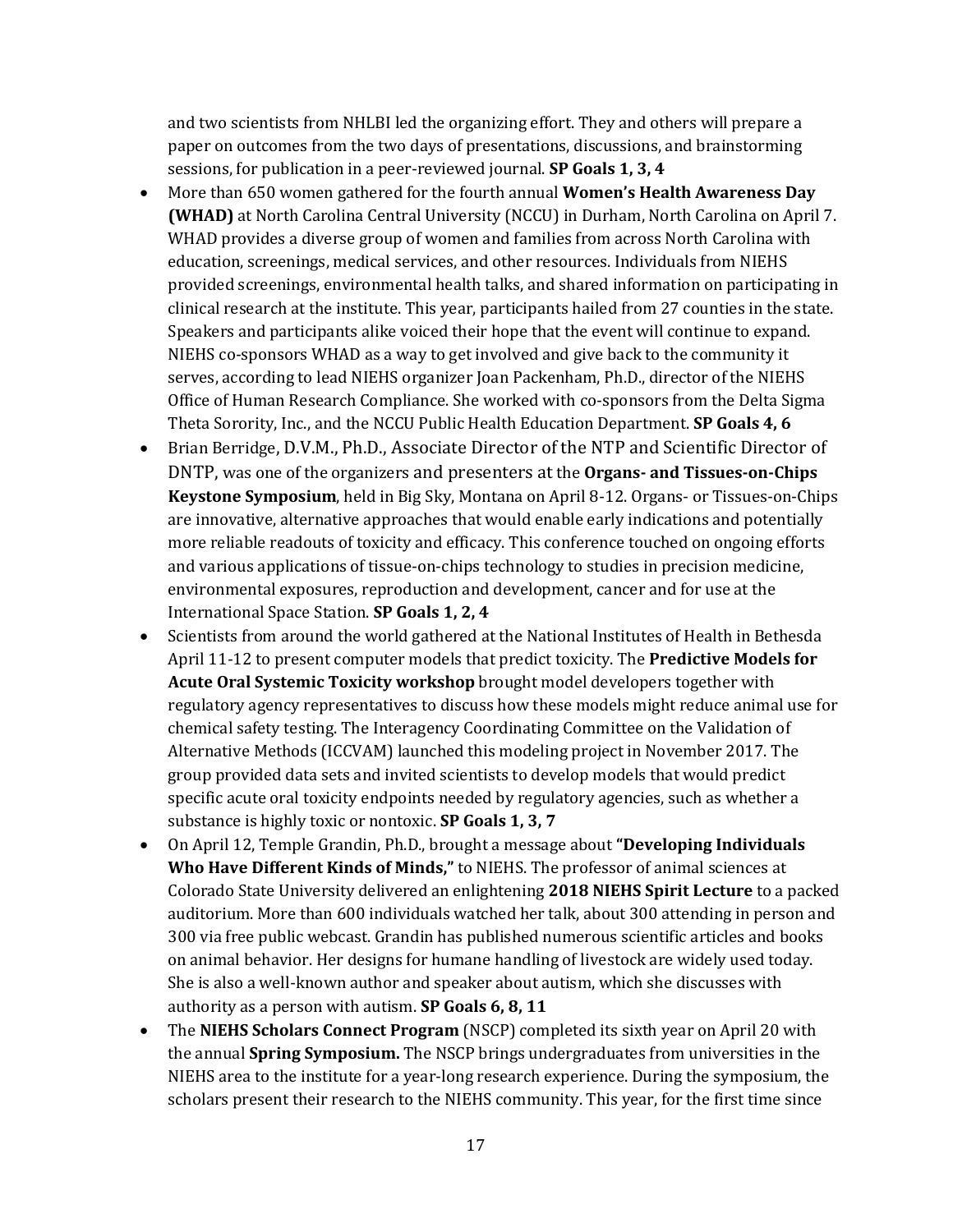the program began in 2012, NSCP recruited a full complement of ten young people. More emphasis on outreach to specific faculty advisors at the local schools by program organizers contributed to a noticeable increase in applications. **SP Goals 6, 8, 9**

- A unique mix of science and music drew an enthusiastic crowd April 22 for an NIEHSsponsored Earth Day celebration at the downtown Durham Convention Center. The **Music and Your Health community forum** featured talks by scientists and leaders of local organizations devoted to the healing power of music, with performances by professional and amateur musicians alike. In opening remarks, NIEHS and National Toxicology Program (NTP) Director Linda Birnbaum, Ph.D., spoke of the presence of music in our environment. **SP Goals 8, 11**
- The **Toxicology and Risk Assessment Conference** (TRAC) 2018 was a 4-day meeting cosponsored by the Centers for Disease Control and Prevention (CDC)/Agency for Toxic Substances Disease Registry, CDC/National Institute for Occupational Safety and Health, National Institute for Environmental Health Sciences, US Air Force, and US Army. TRAC presents current toxicology and risk assessment research, methodologic, and practice issues from relevant federal agencies, academic institutions, industry, and other organizations. The conference was held in Cincinnati April 23-26. **SP Goals 8, 9, 11**
- A panel of external scientific experts reviewed the findings of the CLARITY-BPA Core Study April 26 at NIEHS during the **Peer Review of the Draft NTP Research Report on the CLARITY-BPA Core Study** and agreed that for this first of the two CLARITY-BPA components, there were minimal toxic effects of bisphenol A (BPA) exposure in rats for the range of doses studied. The study is a research collaboration among NIEHS, the National Toxicology Program (NTP), and the Food and Drug Administration (FDA). The experts recommended revisions to several specific interpretations of the study findings, which will be considered by NTP and FDA staff as they finalize the core study report. **SP Goals 1, 2, 3**
- NIEHS partnered with the **University of Minnesota College of Veterinary Medicine,** the National Institute for Allergy and Infectious Diseases (NIAID), the Food and Agriculture Organization of the United Nations (FAO), and the University of Minnesota for the **3rd International Conference on One Medicine One Science.** Hosted by the University of Minnesota, iCOMOS is a global One Health forum featuring state-of-the-art scientific presentations and concurrent interactive sessions. The meeting explored new ways to solve pressing health issues, facilitate interdisciplinary collaborations, and promote science's role in influencing public policy at the interface of humans, animals, and the environment. **SP Goals 2, 5, 8, 11**
- The NIEHS hosted the **2018 STEMposium** on Wednesday, May 2**.** This symposium is a joint effort of the Wake County Public School System (WCPSS), Wake Education Partnership, and the NIEHS. Teachers and students from more than 40 primary and secondary WCPSS schools attended this symposium and demonstrated artifacts from their science, technology, engineering, and mathematics project-based learning experiences. These teachers attended the 2017 SummerSTEM workshop and some of them had their immersion learning at NIEHS. **SP Goals 8, 9**
- The annual **NIEHS Biomedical Career Symposium**, now in its 21st year, is one of the largest assemblies of biomedical organizations and young scientists in Research Triangle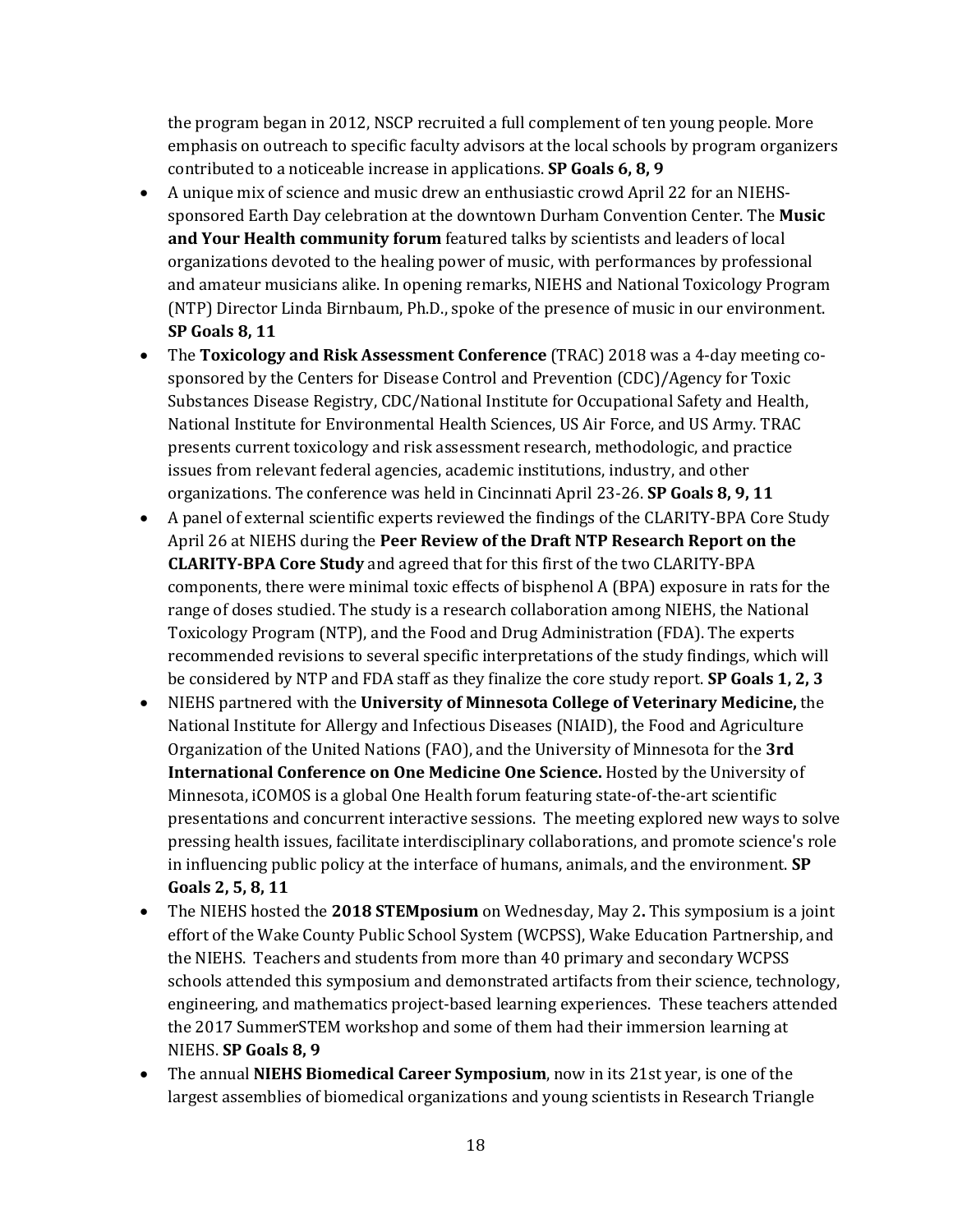Park, NC. The symposium was held on May 4 on the EPA's RTP campus. Targeting postdoctoral fellows and graduate students, the Career Symposium provided young scientists with an opportunity to explore a myriad of career options and create a contact network as they plan for their future careers in the biomedical sciences. This year there were 10 workshops in addition to the 8 career panels, as well as an afternoon networking session. **SP Goals 8, 9**

- NIEHS held its annual **Outstanding New Environmental Scientist (ONES) Awardee Symposium** May 8-9, to highlight the exciting research being performed by a group of especially promising young researchers. ONES awards provide early-career investigators with up to five years of support, to advance research designed to answer important questions about environmental health, as they build a laboratory, cohesive research group, and body of work to help establish themselves as full-fledged members of the research community. Grantees come from a variety of scientific disciplines, including genetics, toxicology, epidemiology, neuroscience, and many others, and all display a commitment to investigating the relationships between environmental exposures and human disease. **SP Goals 1, 4, 6**
- The semi-annual **WTP Awardee Meeting** brought awardees together to provide program updates, exchange information regarding training, and discover new areas of interest to awardees. The **7th National Trainer's Exchange** was hosted by the Western Region Universities Consortium (WRUC) in conjunction with the National Institute of Environmental Health Sciences (NIEHS) Worker Training Program (WTP). The National Trainers' Exchange brought together safety and health trainers and training stakeholders from the Department of Energy and the NIEHS Worker Training Program to exchange ideas about how to make training for hazardous materials and emergency response workers more effective and empowering. Through participatory workshop sessions, participants shared best practices, training techniques, and ways to overcome challenges. The joint meeting was held May 9-11 in Phoenix, AZ. **SP Goals 5, 6, 8**
- The Signal Transduction laboratory and Molecular Genomics Core hosted **NIEHS Genomics Day** on May 10 on the NIEHS main campus. The day consisted of oral presentations and posters by NIEHS researchers and trainees, as well as posters from vendors. It was a great opportunity to learn about research being conducted across the institute. **SP Goals 1, 4, 8**
- NIEHS hosted the **Free Radicals: Past, Present, and Future** on May 25. Topics included frontiers in free radical research, fast advancing views on redox signaling paradigms, the role of the redox environment to cell fate, free radical production in inflammation and disease processes, and reflections on future techniques and innovations. The symposium was held in honor of Ronald Mason. Ph.D.'s retirement. Dr. Mason is an investigator in the Free Radical Metabolism Group. **SP Goal 1**
- NIEHS is one of the supporters of the **PPTOX: International Conference on Fetal Programming and Developmental Toxicity,** held in the Faroe Islands on May 28-30. The overall purpose of the conference was to assess the weight of evidence and highlight new achievements on the effects of prenatal and early postnatal exposure to toxicants, as well their effects on the development. The overall aims of the conference were therefore: to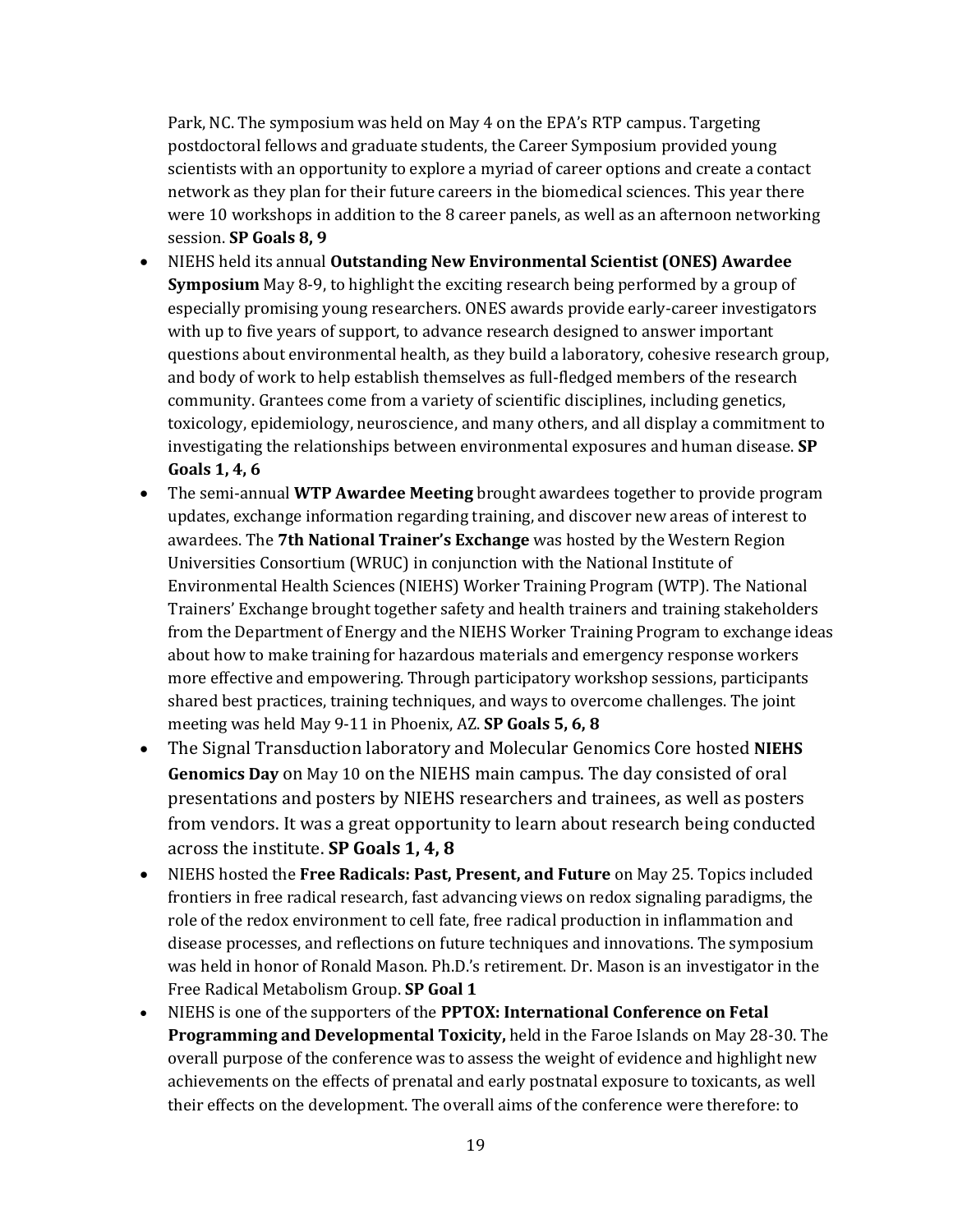disseminate front-line information on developmental toxicity and fetal programming, in regard to environmental health research; to enhance discussion and synthesis of information, thereby leading to discussions on improved research approaches to elucidate and unravel ambiguities in current understanding; and to stimulate improved interaction between research strategies and needs for documentation that can inspire decision-making to protect against adverse effects from developmental exposures to environmental hazards or modifying. **SP Goals 1, 2, 3**

## *Upcoming Events*

- Global Environmental Health Day, NIEHS, June 6
- Central and Eastern European Conference on Health and the Environment (CEECHE), Krakow Poland, June 10-14
- CounterACT Annual Symposium, Westminster CO, June 13-15
- Society of Toxicologic Pathology 37<sup>th</sup> Annual Symposium, Indianapolis IN, June 16-21
- Center for Excellence in Environmental Toxicology Symposium 2018, Philadelphia, June 18
- Society for Epidemiologic Research Annual Meeting, Baltimore MD, June 19-22
- Teratology Society 2018 Annual Meeting, Clearwater FL, June 23-27
- Chronic Kidney Diseases in Agricultural Communities, Bethesda MD, June 25-26
- Tribal Environmental Health Summit 2018, Corvallis OR, June 25-26
- NEHA 2018 Annual Educational Conference (AEC) & Exhibition and HUD Healthy Homes Conference, Anaheim CA, June 25-28
- The Toxicology Forum 44<sup>th</sup> Annual Summer Meeting, Annapolis MD, July 9-11
- Annual Environmental Health Sciences Core Centers Meeting and Community Forum, Davis CA, July 16-19
- 2018 HiBR Conference Health in Buildings for Today and Tomorrow: Making Connections, Bethesda MD, July 19-20
- Pan-American Conference for Alternative Methods 2018, Rio de Janeiro, August 23-24
- ISES-ISEE Joint Annual Meeting, Ottawa Canada, August 26-30
- 7<sup>th</sup> Annual Meeting of the American Society for Cellular and Computational Toxicology (ASCCT), Bethesda MD, September 11-12

# **Awards and Recognition**

- **NIEHS**
	- o The National Institutes of Health (NIH) awarded a two-year, \$300,000 Bench-to-Bedside grant to epidemiologist **Chandra Jackson, Ph.D.,** head of the NIEHS Social and Environmental Determinants of Health Equity research group. Jackson will use the funding to study how multiple metabolites, or products of metabolism, are linked with type 2 diabetes. Jackson, a Stadtman Tenure-Track Investigator who joined the Epidemiology Branch in 2017, is the first NIEHS researcher in more than a decade to receive this award. She holds a joint appointment with the National Institute of Minority Health and Health Disparities.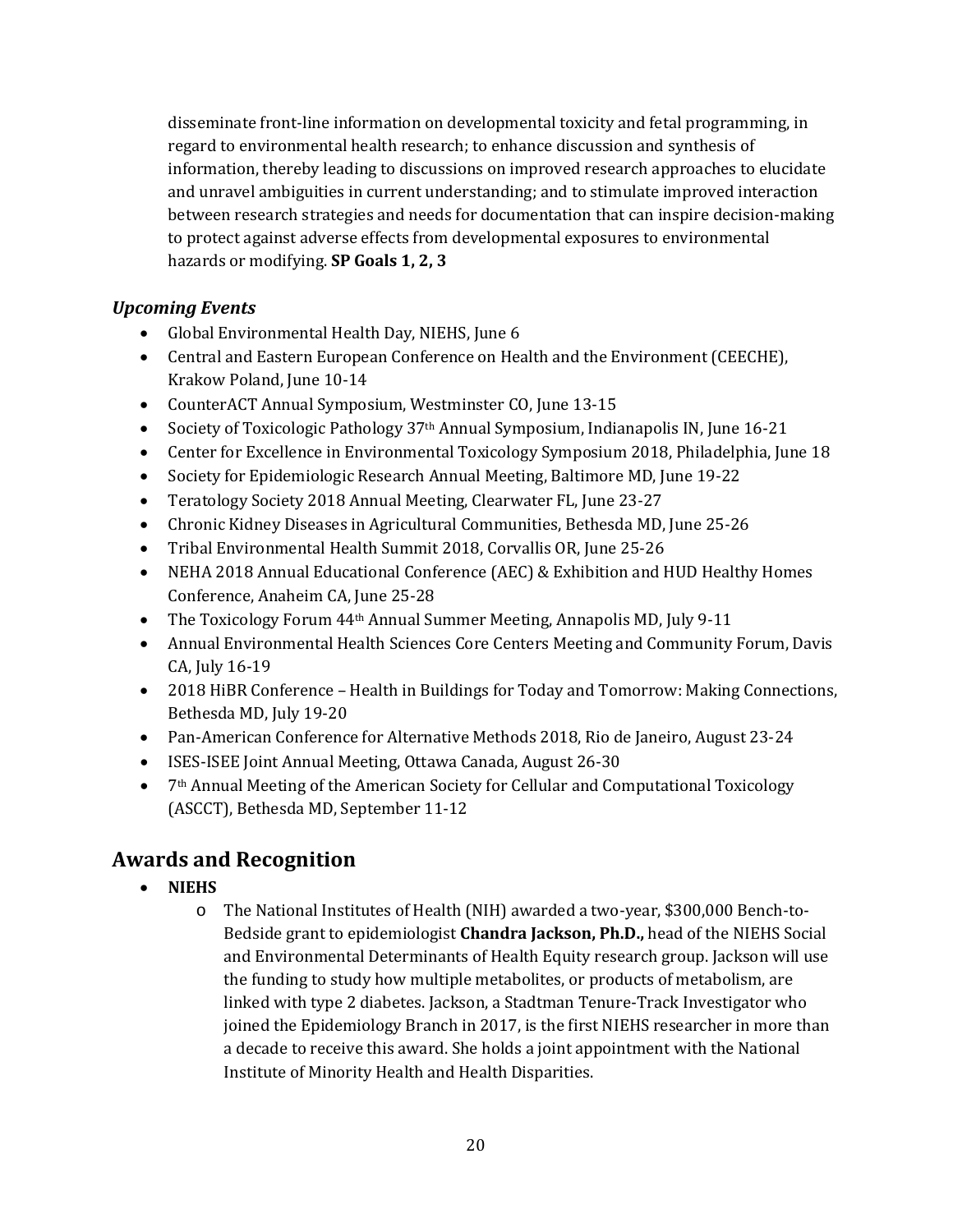- o NIEHS postdoctoral fellow **Symielle Gaston, Ph.D.,** won a travel grant from the American Heart Association's Council on Epidemiology and Preventions. Thanks to the EPI Minority Travel Grant, Gaston will attend the Epidemiology and Prevention– Lifestyle and Cardiometabolic Health conference March 20-23 in New Orleans.
- o NIEHS and National Toxicology Program Director **Linda Birnbaum, Ph.D.,** delivered a keynote address at the March 2-5 meeting of the American Academy of Allergy, Asthma and Immunology (AAAAI) in Orlando, Florida. Birnbaum spoke as the fifth annual recipient of the AAAAI Foundation and Dr. William and Judith H. Busse Lectureship: Investing Together in Our Future Award. It is one of 10 named lectureships established by the foundation.
- o **Alicia Richards**, who works in Birnbaum's National Cancer Institute laboratory, won the Graduate Student Travel Award from the SOT Dermal Toxicology Specialty Section. The award, sponsored by Charles River Laboratories, supported her attendance at the SOT meeting, where she presented her study of brominated flame retardants. The award recognized the excellence of Richards' research poster, "Dermal Uptake of Three Brominated Phenols: Tetrabromobisphenol A (TBBPA), Tetrabromobisphenol A bis(2,3-dibromopropyl ether) (TBBPA-BDBPE), and 2,4,6 tribromophenol (TBP)."
- o **Allen Wilcox, M.D., Ph.D.,** received the Society for Epidemiologic Research 2018 Kenneth Rothman Career Accomplishment Award. The Career Accomplishment Award is given to honor an outstanding scholar with extraordinary contributions to the field of epidemiology, or an individual whose work has had a profound impact on epidemiology and shifted the way we practice epidemiology. Career accomplishment and leadership impact on the field are core criteria that are used for selection of the annual awardee.
- o **Humphrey H-C Yao, Ph.D.,** Reproductive and Developmental Biology Laboratory, was awarded tenure by the NIH Central Tenure Committee on April 2, 2018.
- o **Big Picture-Small Talk 3-Minute Communication Challenge Winners**
	- **Lee Langer, Ph.D.,** Epigenetics & Stem Cell Biology Laboratory
	- **-** Dhirendra Kumar, Ph.D., Epigenetics & Stem Cell Biology Laboratory
	- **Similary Sreenivasa Ramaiahgari, Ph.D.,** Division of the National Toxicology Program
- o **HHS Green Champions Awards**
	- **Change Agents:** *NIH Changing the Way We Think about Environmentally Sustainable Campus Design*

**Chris Long (OM), Debi Del Corral (OM), Mitch Williams (OM), Amanda Thompson (OM), Don Jackowski (OM), Victor Stancil (NIHOD), Kyle Hawkins (NIHOD), Allison Karver (NIHOD), Matt Hunt (NIHOD), Greg Holland (NIHOD)**

One of the core values of the National Institute of Environmental Health Sciences (NIEHS) is to preserve and protect the environment. In support of this value, NIEHS supports sustainability efforts through design and construction activities including water and energy conservation and reuse,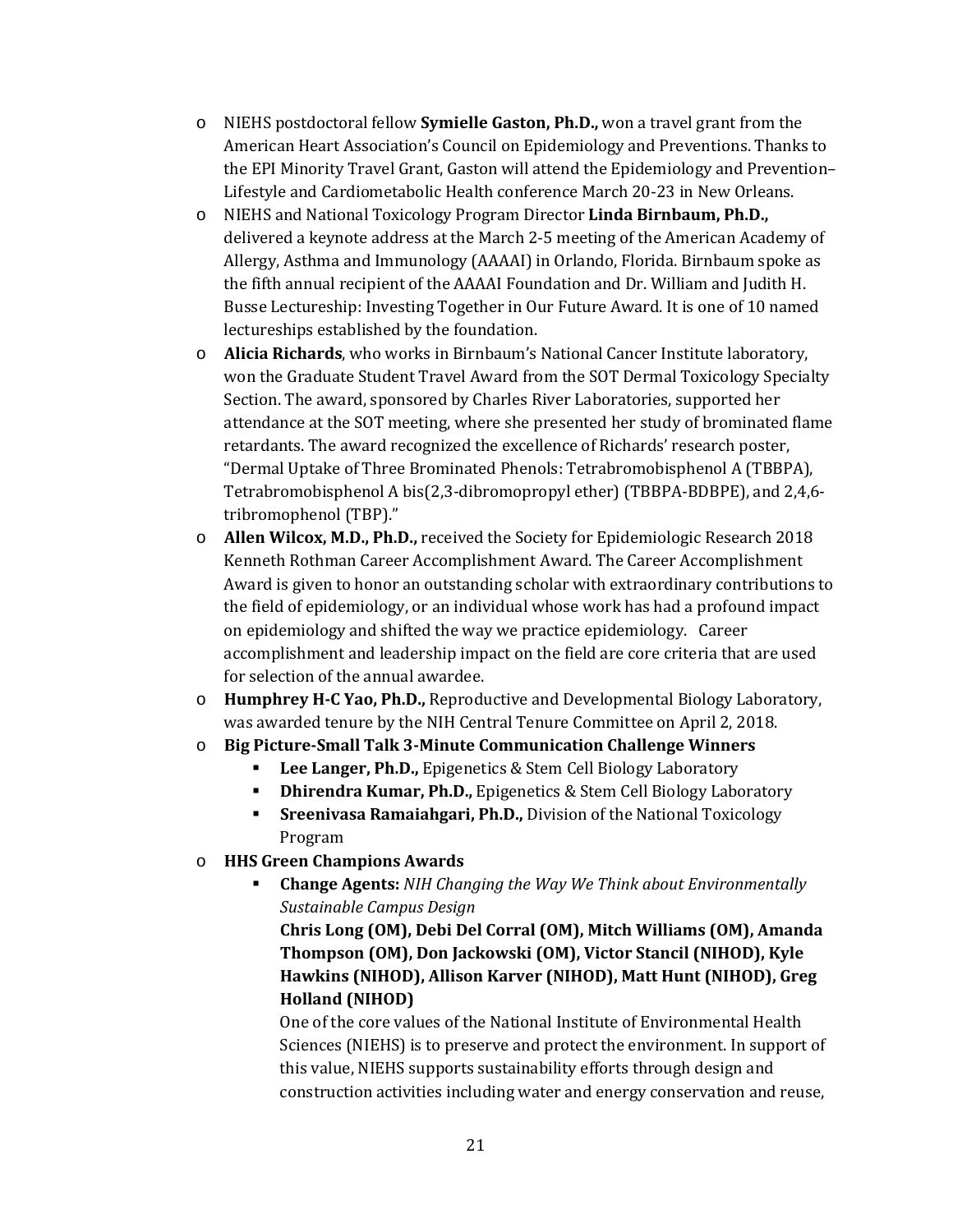reduction and recycling efforts that impact the generation of solid waste and the potential release of pollutants into the environment. Pursuit of these ideals has changed the way projects are conceived and executed on the NIEHS Campus. Each project is reviewed for potential environmental impacts and efficiency opportunities as a "new way of thinking." In 2017, NIEHS and the NIH Office of Research Facilities collaborated on several projects that support environmentally responsible sustainability and energy efficiency goals which exemplify the new Campus approach. Significant projects planned or accomplished in 2017 include a Net Zero Energy Warehouse, Central Plant Re-claimed Water, Roadway Asphalt Replacement and planning of the Computational Science Building.

- **Environmental Stewardship:** *NIH Sustainable Warehouse Cleanout Project* **Kim Jones (OM), Rick Weaver (OM), April Byrd (OM), Ron Faison (OM)** In July and August of 2017, the NIEHS inventory management staff and contractors from two other warehouses were consolidated and relocated to a new warehouse. This complicated move involved clearing out a leased warehouse that had to be returned to the lessor. The cleanout included the recycling of 20,400 pounds of old periodicals, 185,000 pounds of furniture and plastic items, two batteries from an old forklift at 600 pounds, 5,520 pounds of confidential paper, and a 2,500-pound tiger lift. In total approximately 214,020 pounds were diverted from landfill.
- **Green Hero Video:** *NIH NIEHS Campus Pollinator Program Team* **Bill Willis (OM), Bill Steinmetz (OM), Brian Harris (NIHOD), Paul Poliachik (NIHOD), Paul Johnson (OM), Jeff Taylor, John McLamb (OM)** The National Institute of Environmental Health Sciences (NIEHS) is a Sustainability Hero for its advanced efforts to promote pollinator habitat. The NIEHS campus, located in Research Triangle Park, North Carolina, encompasses 375 acres, including woodlands, wetlands, grasslands, and a 27-acre lake. The NIEHS Pollinator Program is comprised of numerous activities and efforts working together to expand pollinator habitat on campus. NIEHS maintains much needed natural habitat by conserving transitional vegetation zones along the forest margins for pollinators and other wildlife and dedicated wildlife meadows as part of the North Carolina Wildlife Federation Butterfly Highway Program. Common Milkweed, a native plant that serves as a crucial survival plant for the Monarch Butterfly, exists naturally on campus but has been successfully cultivated to create a designated Monarch butterfly garden. The Milkweed provides food and habitat and is essential for both the caterpillar and adult stage of the Monarch Butterfly. Pollinator-friendly sites for cavity nesting bees have been placed in strategic locations on the NIEHS campus. Bee blocks are heavily used by Orchard Mason and Leafcutter bees. The NIEHS also supports pollinator efforts by hosting honeybee hives as part of an EPA citizen-science project, in which scientists are researching the honeybee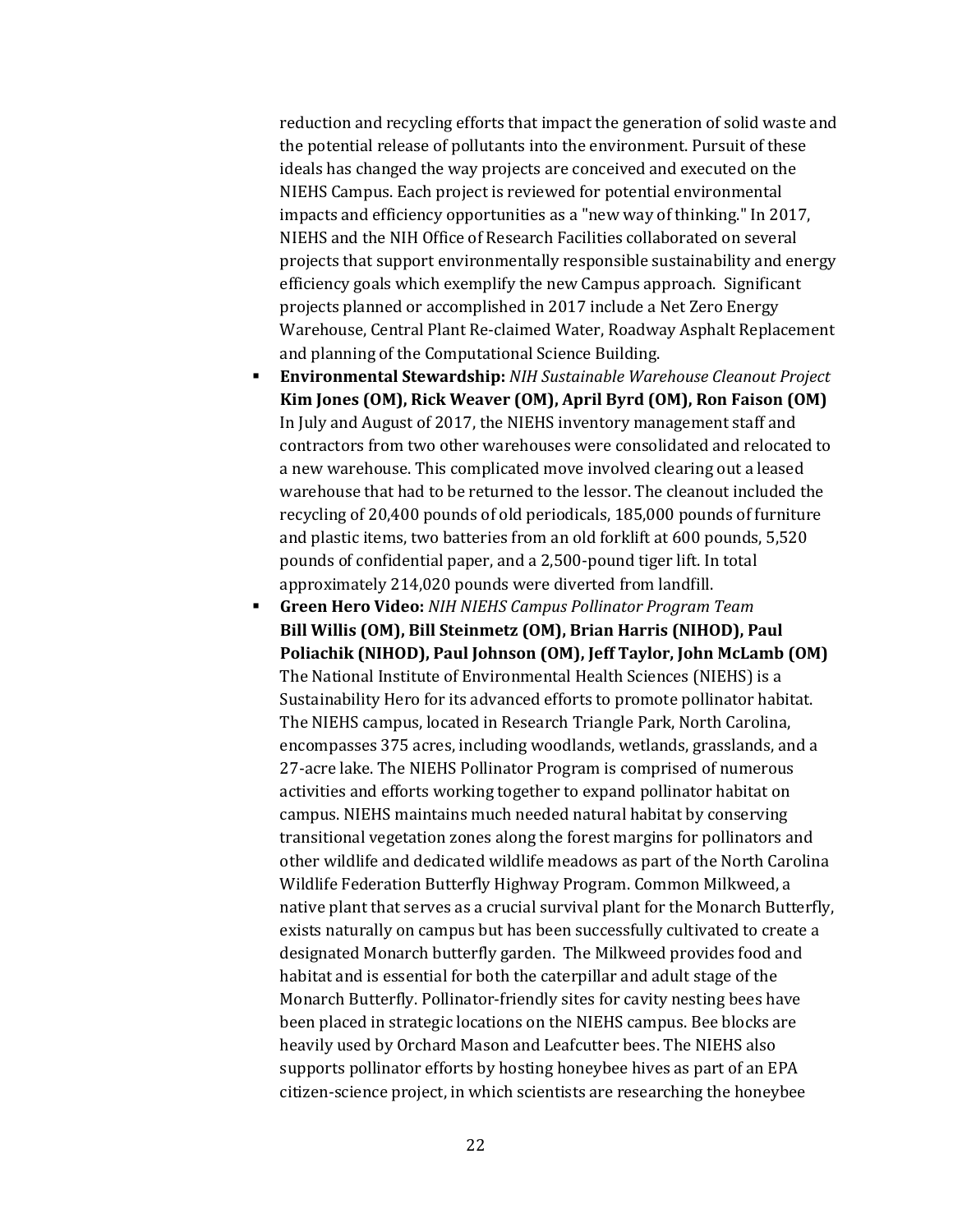immune system and local hive health. Additional support of pollinators stems from NIEHS's promotion of native habitat on campus and aggressive control of invasive species. The NIEHS provides and maintains dozens of nesting areas for other pollinators, such as birds and bats as a part of the Wildlife and Industry Together (WAIT) education program. Through the region-based WAIT program, NIEHS partners with the North Carolina Wildlife Federation to increase awareness of the importance of wildlife to the environment. Education and awareness is also an important part of the NIEHS pollinator program.

 **Sustainable Design & Facilities:** *NIH NIEHS Net-Zero Energy Warehouse* **James Victor Stancil III (NIHOD), Kyle Askins (NIHOD), Greg Holland (NIHOD), Debi Del Corral (OM), Amanda Thompson (OM), Dan Cushing (NIHOD), Mitch Williams (OM), Bill Blair (NIHOD), Chris Long (OM), Daniel Burk (NIHOD)**

The NIH Office of Research Facilities, Research Triangle Park (RTP) and the National Institute of Environmental Sciences (NIEHS) completed design and construction of the HHS first Net-Zero Energy facility on the NIEHS Campus in RTP, NC. The project was designed to produce more renewable energy annually than it uses. To accomplish this task, the project used Leadership in Energy and Environmental Design (LEED) principals to minimize the amount of energy required to operate the facility achieving an 85.46% reduction in the amount of energy used by a comparable facility following minimum ASHRAE 90.1 guidelines. For renewable energy, the project installed a 120 kilo-watt photo-voltaic (solar) array on the roof generating an anticipated average of 158,614 kW-hours of energy annually over the 20 year lifetime of the system. By comparison, the annual anticipated energy consumption is only 157,408 kw-hours. The facility was substantially complete and occupied in late July 2017. From August to December 2017 the facility has exceeded the Net-Zero Energy goals of the project by producing over 77,500 kw-hours of clean renewable solar energy and using less than 71,500 kw-hours of total energy.

#### • **Grantees/Others**

- o **NIEHS Outstanding New Environmental Scientist Award (ONES)**
	- **Deyu Li, Ph.D.,** University of Rhode Island His research will shed light on tumor development associated with mutations generated by two important aromatic amines.
	- **Robery Sargis,** M.D., Ph.D., University of Illinois at Chicago Sargis and his team will examine whether proteins that contain the essential element selenium protect against arsenic-induced metabolic dysfunction. Specifically, they will study whether so-called selenoproteins defend against arsenic-induced damage to pancreatic beta cells, which are defective or destroyed in individuals with diabetes.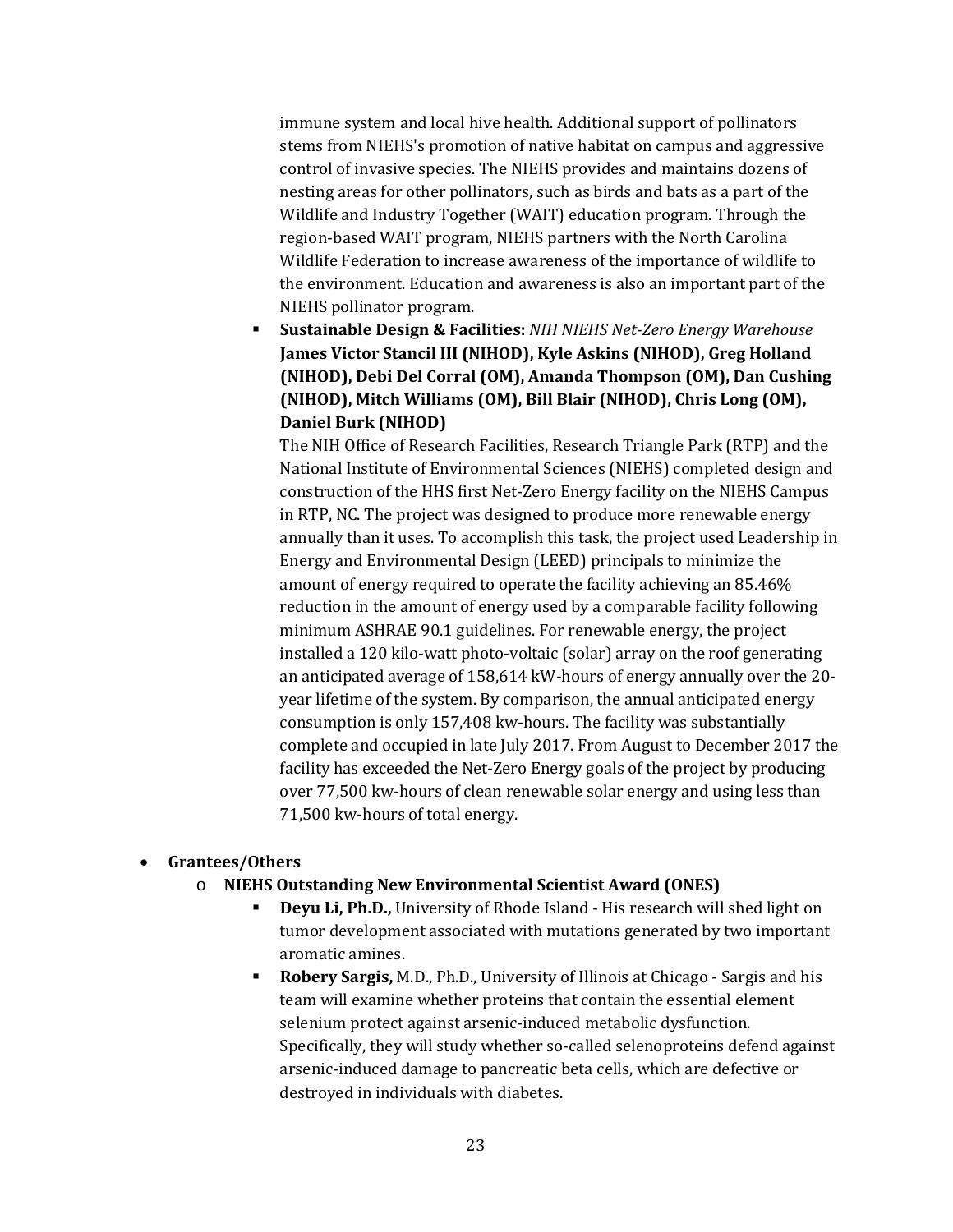- **Justin Colacino, Ph.D.,** University of Michigan Colacino will examine the possibility that increased environmental exposures alter stem cell biology, thereby raising the risk in African Americans of this aggressive type of cancer.
- **Natalie Johnson, Ph.D.,** Texas A&M University Johnson will study whether the severity of respiratory syncytial virus disease in offspring is increased by impaired antioxidant responses in pregnant mothers exposed to particulate matter.
- **Robert Tighe, M.D.,** Duke University Tighe will study the role of immune molecules called chemokines in ozone-induced lung injury. His team will determine whether DNA variants that affect the chemokine receptor CXCR3 play a role in susceptibility to ozone-induced changes in airway inflammation and lung barrier function.
- o The Hispanic Organization of Toxicologists (HOT) selected **Tomas Guilarte, Ph.D.**, as the recipient of its Distinguished Toxicologist Award. Guilarte accepted his award March 13 and gave a talk about his journey from Cuba to a position as dean of the FIU Robert Stempel College of Public Health and Social Work. Guilarte is a worldrenowned neurotoxicologist who completed a three-year term on the NIEHS National Advisory Environmental Health Sciences Council in 2017.
- o **Paloma I. Beamer, Ph.D.**, associate professor of environmental health sciences at the University of Arizona Mel and Enid Zuckerman College of Public Health, recently was named president-elect of the International Society of Exposure Science. As president, Dr. Beamer hopes to increase the visibility and prominence of exposure science as an essential discipline within environmental health, diversify the society's membership and perspectives in addition to enhancing student and new researcher programs to help develop the future exposure science leaders of tomorrow for this growing field.
- o NIEHS grantee **Karletta Chief, Ph.D.,** caught the attention of producers of Breakthrough: Portraits of Women in Science, a collection of short films sponsored by Science Friday and the Howard Hughes Medical Institute. The film on Chief, "Breakthrough: Bitter Water," is the last of the six films in the series. Released in January, it tells the story of her family roots and the goals of her scientific research. Chief, who is a member of the Navajo Nation, is a hydrologist at the University of Arizona, where she works with two NIEHS-funded centers. She directs the Community Engagement Core of the Superfund Research Program, is an advisory board member of the Center for Indigenous Environmental Health Research (CIEHR), and a pilot researcher with Southwest Environmental Health Sciences Center.
- o Junior scientists are getting exposure to research and helping to solve real-world problems before they graduate from high school — thanks, in part, to a grant from NIEHS. One student, **Natalia Orlovsky**, took home \$175,000 in prize money for her research. Orlovsky won second place March 13 in the 2018 Regeneron Science Talent Search for her study of the health effects of e-cigarettes. She collaborated